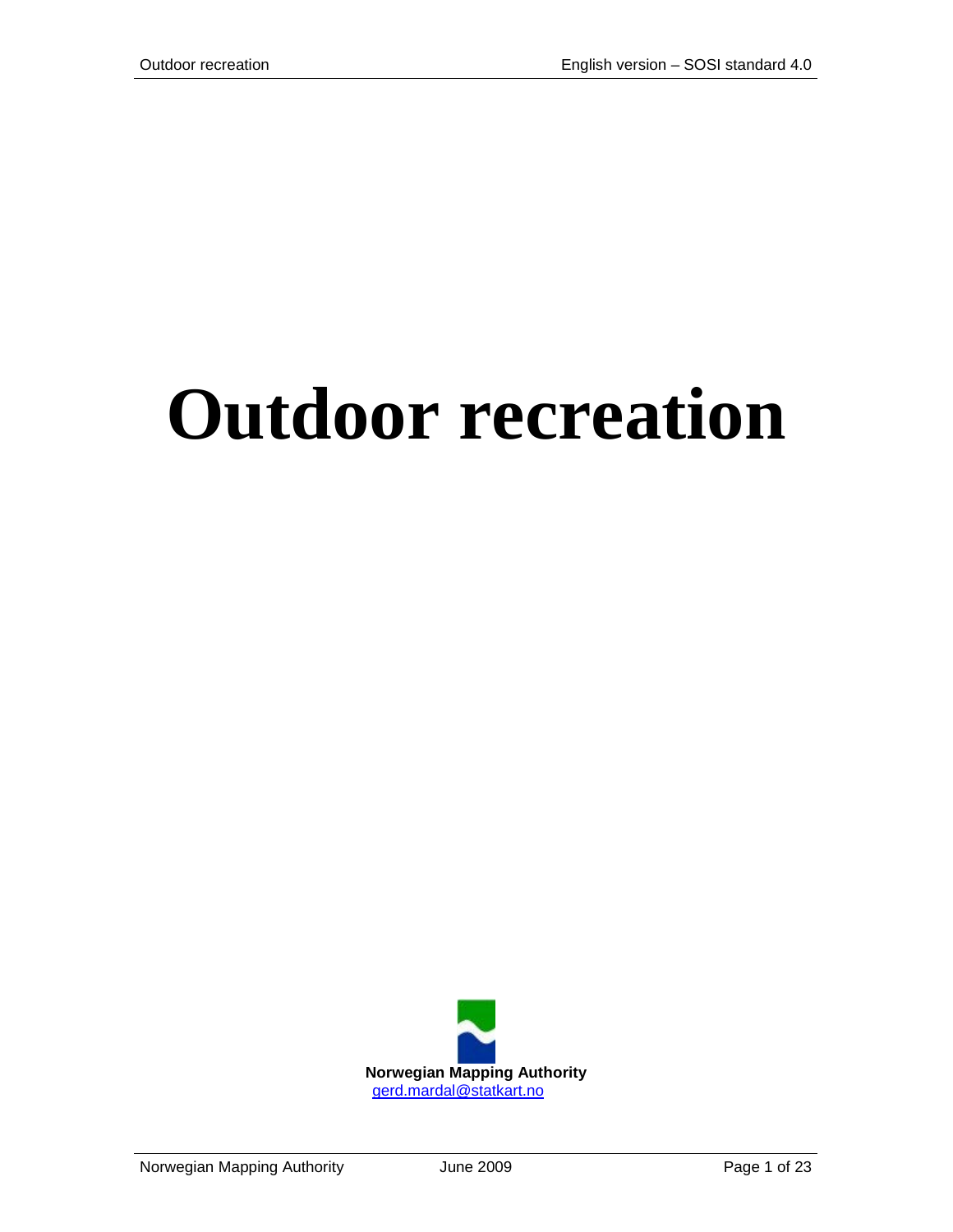# **Table of contents**

| 1.1      |                                                                                        |  |
|----------|----------------------------------------------------------------------------------------|--|
| 1.2      |                                                                                        |  |
| 1.2.1    |                                                                                        |  |
| 1.2.2    |                                                                                        |  |
| 1.2.3    | Association < <topo>&gt; OutdoorRecreationArea -OutdoorRecreationAreaBoundary 8</topo> |  |
| 1.2.3.1  |                                                                                        |  |
| 1.2.3.2  |                                                                                        |  |
| 1.2.3.3  |                                                                                        |  |
| 1.2.3.4  |                                                                                        |  |
| 1.2.3.5  |                                                                                        |  |
| 1.2.3.6  |                                                                                        |  |
| 1.2.3.7  |                                                                                        |  |
| 1.2.3.8  |                                                                                        |  |
| 1.2.3.9  |                                                                                        |  |
| 1.3      |                                                                                        |  |
| 1.3.1    |                                                                                        |  |
| 1.3.2    |                                                                                        |  |
| 1.3.3    |                                                                                        |  |
| 1.3.4    |                                                                                        |  |
| 1.3.5    |                                                                                        |  |
| 1.3.5.1  |                                                                                        |  |
| 1.3.5.2  |                                                                                        |  |
| 1.3.5.3  |                                                                                        |  |
| 1.3.5.4  |                                                                                        |  |
| 1.3.5.5  |                                                                                        |  |
| 1.3.5.6  |                                                                                        |  |
| 1.3.5.7  |                                                                                        |  |
| 1.3.5.8  |                                                                                        |  |
| 1.3.5.9  |                                                                                        |  |
| 1.3.5.10 |                                                                                        |  |
| 1.3.5.11 |                                                                                        |  |
| 1.3.5.12 |                                                                                        |  |
| 1.3.5.13 |                                                                                        |  |
| 1.3.5.14 |                                                                                        |  |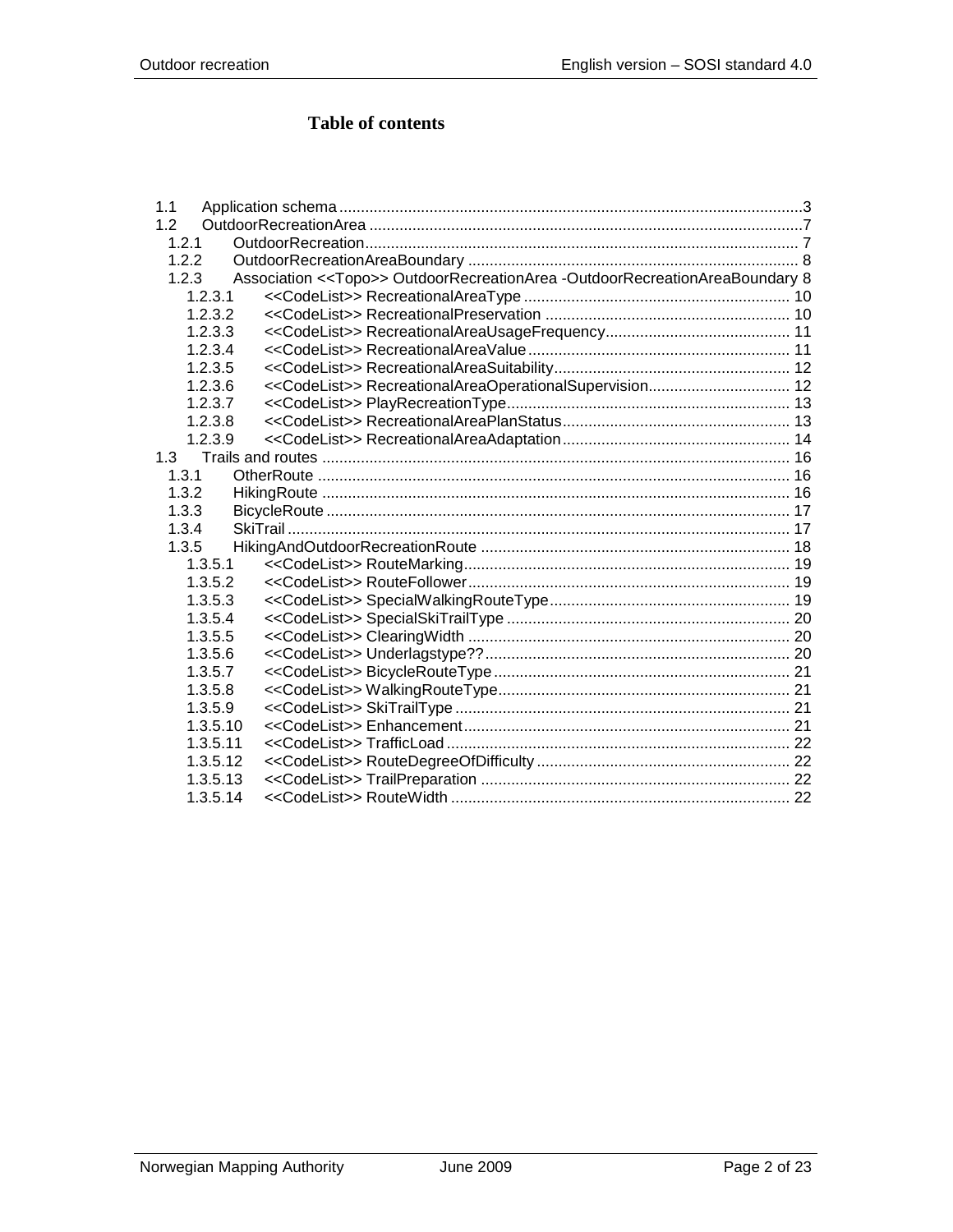# <span id="page-2-0"></span>**1.1 Application schema**



#### **OutdoorRecreationArea**

+ Horseback riding = 14 + Bicycling = 15 + Climbing = 16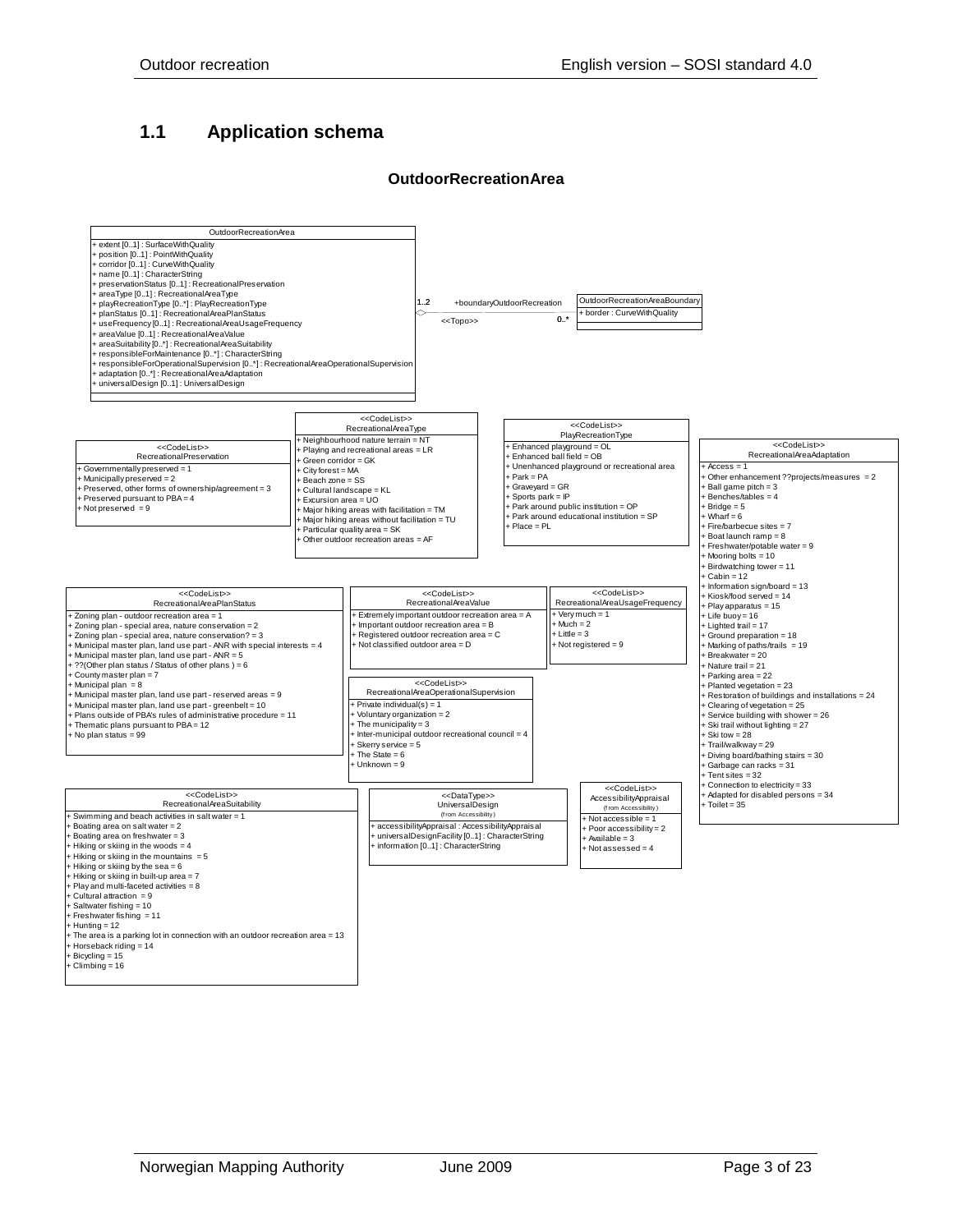#### **Trails and routes**

#### **Abstracst model**



#### **BicycleRoute**

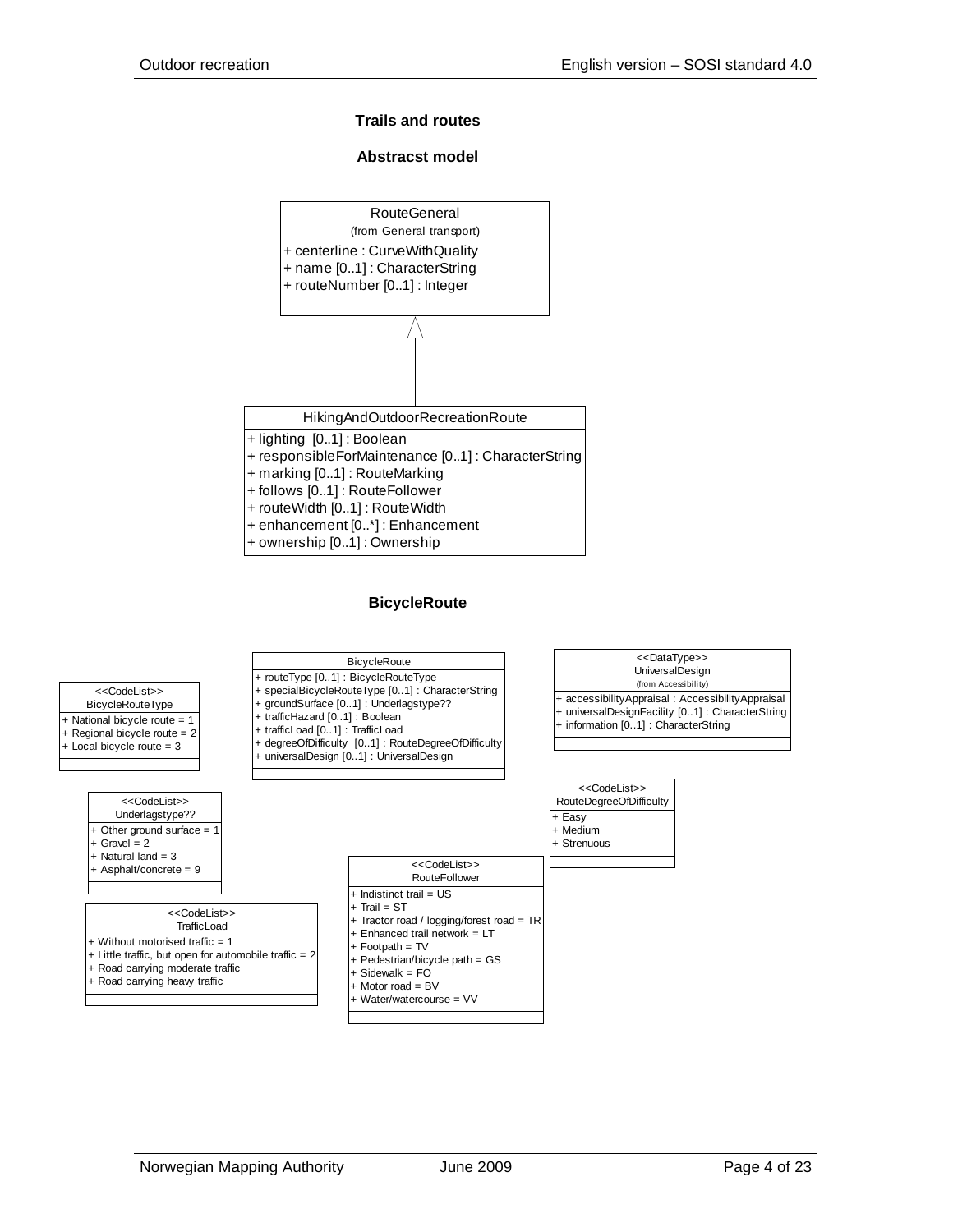#### **Other route**



#### **Route for walking**







#### <<CodeList>>

- RouteDegreeOfDifficulty
- + Easy
- + Medium
- + Strenuous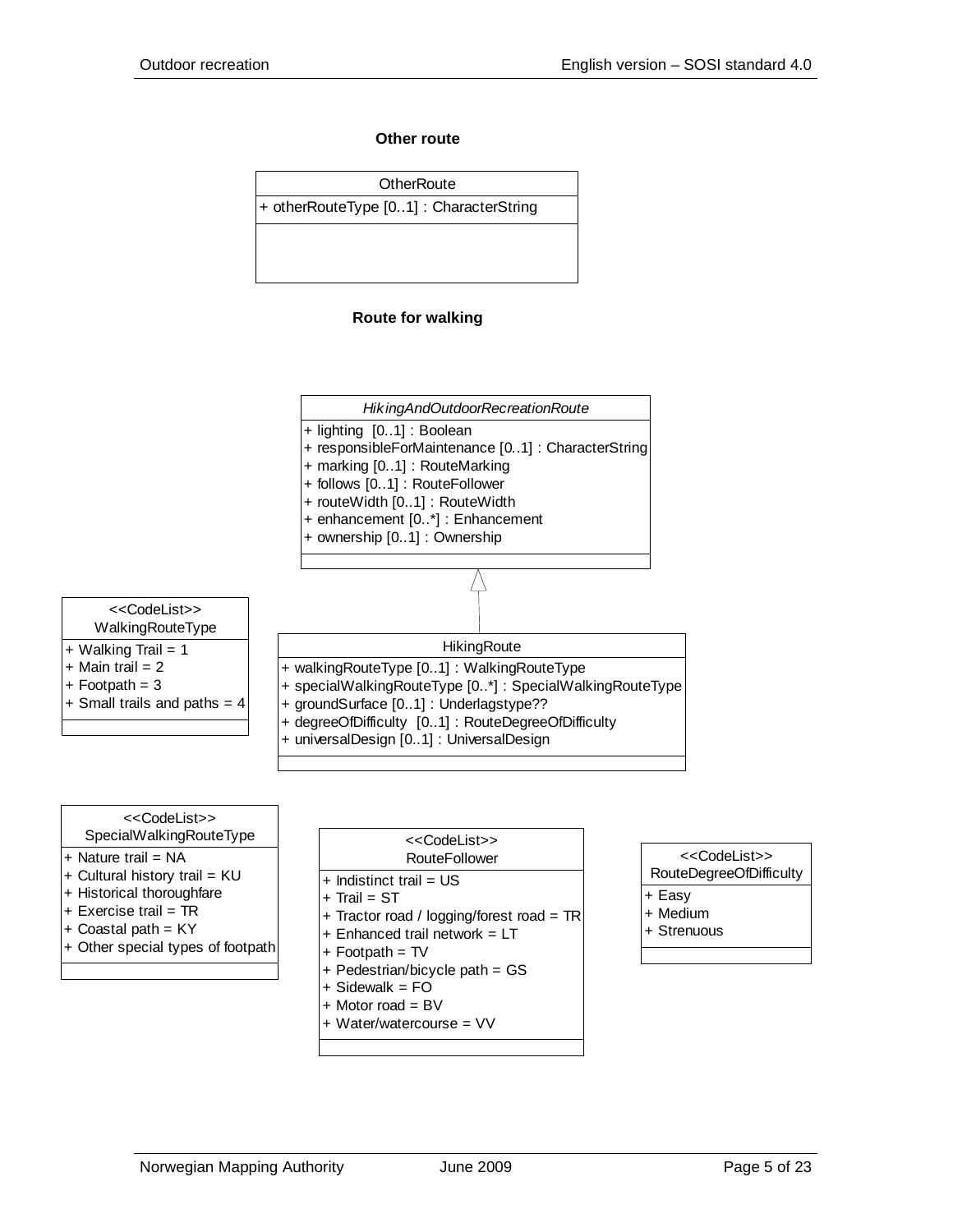#### **SkiTrail**

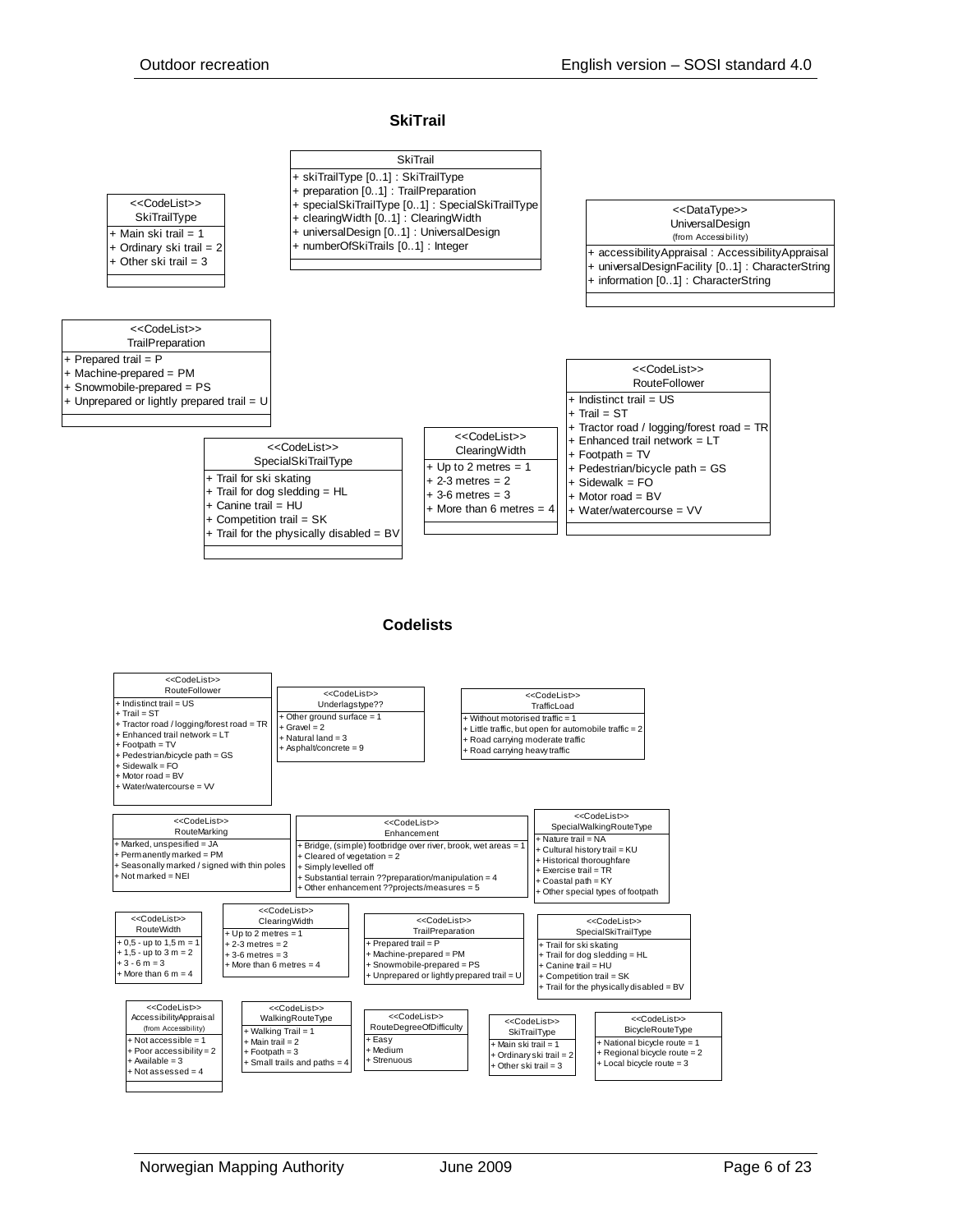# <span id="page-6-0"></span>**1.2 OutdoorRecreationArea**

# <span id="page-6-1"></span>**1.2.1 OutdoorRecreation**

| No             | Name/<br>Role name                               | Description                                                                                                                                                                                                                                                                                        | Obligation/<br>Condition | Maximum<br>Occurrenc<br>e | <b>Type</b>                            | Constraint |
|----------------|--------------------------------------------------|----------------------------------------------------------------------------------------------------------------------------------------------------------------------------------------------------------------------------------------------------------------------------------------------------|--------------------------|---------------------------|----------------------------------------|------------|
| $\overline{1}$ | <b>Class</b><br><b>OutdoorRecreati</b><br>onArea | area, small area or<br>corridor used for public<br>outdoor life                                                                                                                                                                                                                                    |                          |                           |                                        |            |
| 1.1            | extent                                           | area over which an object<br>extends                                                                                                                                                                                                                                                               | $\mathbf 0$              | 1                         | SurfaceWithQu<br>ality                 |            |
| 1.2            | position                                         | location where the object<br>exists                                                                                                                                                                                                                                                                | $\mathbf 0$              | 1                         | <b>PointWithQuali</b><br>ty            |            |
| 1.3            | corridor                                         |                                                                                                                                                                                                                                                                                                    | 0                        | 1                         | <b>CurveWithQual</b><br>ity            |            |
| 1.4            | name                                             |                                                                                                                                                                                                                                                                                                    | 0                        | 1                         | CharacterStrin<br>g                    |            |
| 1.5            | preservationStat<br>us                           | whether, and how, an area<br>has been preserved for<br>current and future use for<br>recreational purposes<br>Note: preservation may be<br>accomplished through<br>acquisition, agreement or<br>plan                                                                                               | $\mathbf 0$              | 1                         | RecreationalPr<br>eservation           |            |
| 1.6            | areaType                                         | classification of outdoor<br>recreation areas according<br>to function Note:For more<br>detailed definitions, see<br>the Manual for mapping<br>and valuation of outdoor<br>recreation areas,<br>Directorate for Nature<br>Management, 2004.<br>http://www.dirnat.no/archiv<br>e/attachments/02/89/ | 0                        | 1                         | RecreationalAr<br>eaType               |            |
| 1.7            | playRecreationTy<br>pe                           | classification according to<br>function of area types: play<br>or recreation area Note:<br>the characteristic may only<br>be used if the outdoor area<br>type has the code LR                                                                                                                      | 0                        | $\mathsf{N}$              | PlayRecreation<br>Type                 |            |
| 1.8            | planStatus                                       | the area status in the land<br>use plan                                                                                                                                                                                                                                                            | $\Omega$                 | 1                         | RecreationalAr<br>eaPlanStatus         |            |
| 1.9            | useFrequency                                     | indication of how much the<br>area is used Note: Note<br>that the extent of use is<br>relative, and that a little-<br>used area in Oslo may be<br>much more heavily used<br>than a much-used area in<br>other parts of the country.<br>Activities may also vary                                    | $\mathbf 0$              | 1                         | RecreationalAr<br>eaUsageFrequ<br>ency |            |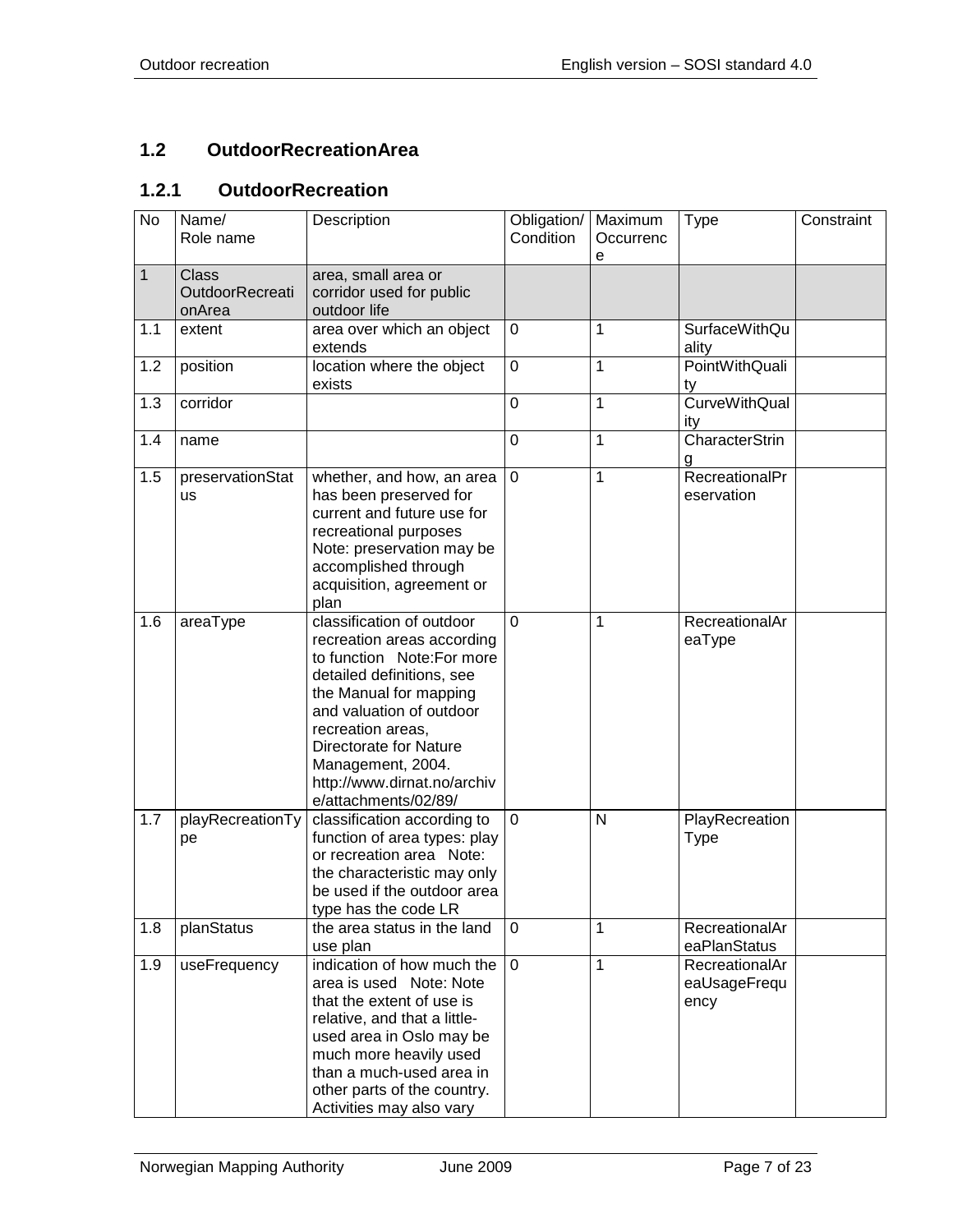|          |                                              | with the seasons.                                                                       |             |   |                                                |                  |
|----------|----------------------------------------------|-----------------------------------------------------------------------------------------|-------------|---|------------------------------------------------|------------------|
| 1.1<br>0 | areaValue                                    | the area importance for<br>outdoor life                                                 | $\mathbf 0$ |   | RecreationalAr<br>eaValue                      |                  |
| 1.1      | areaSuitability                              | indicates what the outdoor<br>recreation area is suitable<br>for                        | $\Omega$    | N | RecreationalAr<br>eaSuitability                |                  |
| 1.1<br>2 | responsibleForM<br>aintenance                | institution or others<br>responsible for<br>maintenance of area                         | $\mathbf 0$ | N | CharacterStrin<br>g                            |                  |
| 1.1<br>3 | responsibleForO<br>perationalSupervi<br>sion | indicates who has the<br>operational supervision of<br>the outdoor recreational<br>area | $\Omega$    | N | RecreationalAr<br>eaOperational<br>Supervision |                  |
| 1.1<br>4 | adaptation                                   | adaptation made within the<br>outdoor recreation area                                   | $\Omega$    | N | RecreationalAr<br>eaAdaptation                 |                  |
| 1.1<br>5 | universalDesign                              | indicates to what extent an<br>object is accessible for<br>disabled people              | $\Omega$    | 1 | <b>UniversalDesig</b><br>n                     |                  |
| 1.1<br>6 | Role<br>boundaryOutdoor<br>Recreation        |                                                                                         | $\Omega$    | N | OutdoorRecre<br>ationAreaBoun<br>dary          | Aggregrati<br>on |

# <span id="page-7-0"></span>**1.2.2 OutdoorRecreationAreaBoundary**

| No  | Name/<br>Role name                                | Description                                                                     | Obligation/<br>Condition | Maximum<br>Occurrenc<br>е | <b>Type</b>                      | Constraint |
|-----|---------------------------------------------------|---------------------------------------------------------------------------------|--------------------------|---------------------------|----------------------------------|------------|
| 2   | <b>Class</b><br>OutdoorRecreati<br>onAreaBoundary | delimits an outdoor<br>recreational area                                        |                          |                           |                                  |            |
| 2.1 | border                                            | course following the<br>transition between<br>different real world<br>phenomena |                          |                           | <b>CurveWithQual</b><br>ity      |            |
| 2.2 | Role<br>(unnamed)<br>OutdoorRecreati<br>onArea    |                                                                                 |                          | 2                         | <b>OutdoorRecre</b><br>ationArea |            |

#### <span id="page-7-1"></span>**1.2.3 Association <<Topo>> OutdoorRecreationArea - OutdoorRecreationAreaBoundary**

| No  | Name/<br>Role name                                                                            | Description | Obligation/<br>Condition | Maximum<br>Occurrenc<br>е | Type                                  | Constraint      |
|-----|-----------------------------------------------------------------------------------------------|-------------|--------------------------|---------------------------|---------------------------------------|-----------------|
| 3   | Association<br><b>OutdoorRecreati</b><br>onArea -<br><b>OutdoorRecreati</b><br>onAreaBoundary |             |                          |                           |                                       |                 |
| 3.1 | Role<br>boundaryOutdoor<br>Recreation                                                         |             | $\Omega$                 | N                         | OutdoorRecre<br>ationAreaBoun<br>darv | Aggregatio<br>n |
| 3.2 | Role<br>(unnamed)<br>OutdoorRecreati                                                          |             |                          | 2                         | <b>OutdoorRecre</b><br>ationArea      |                 |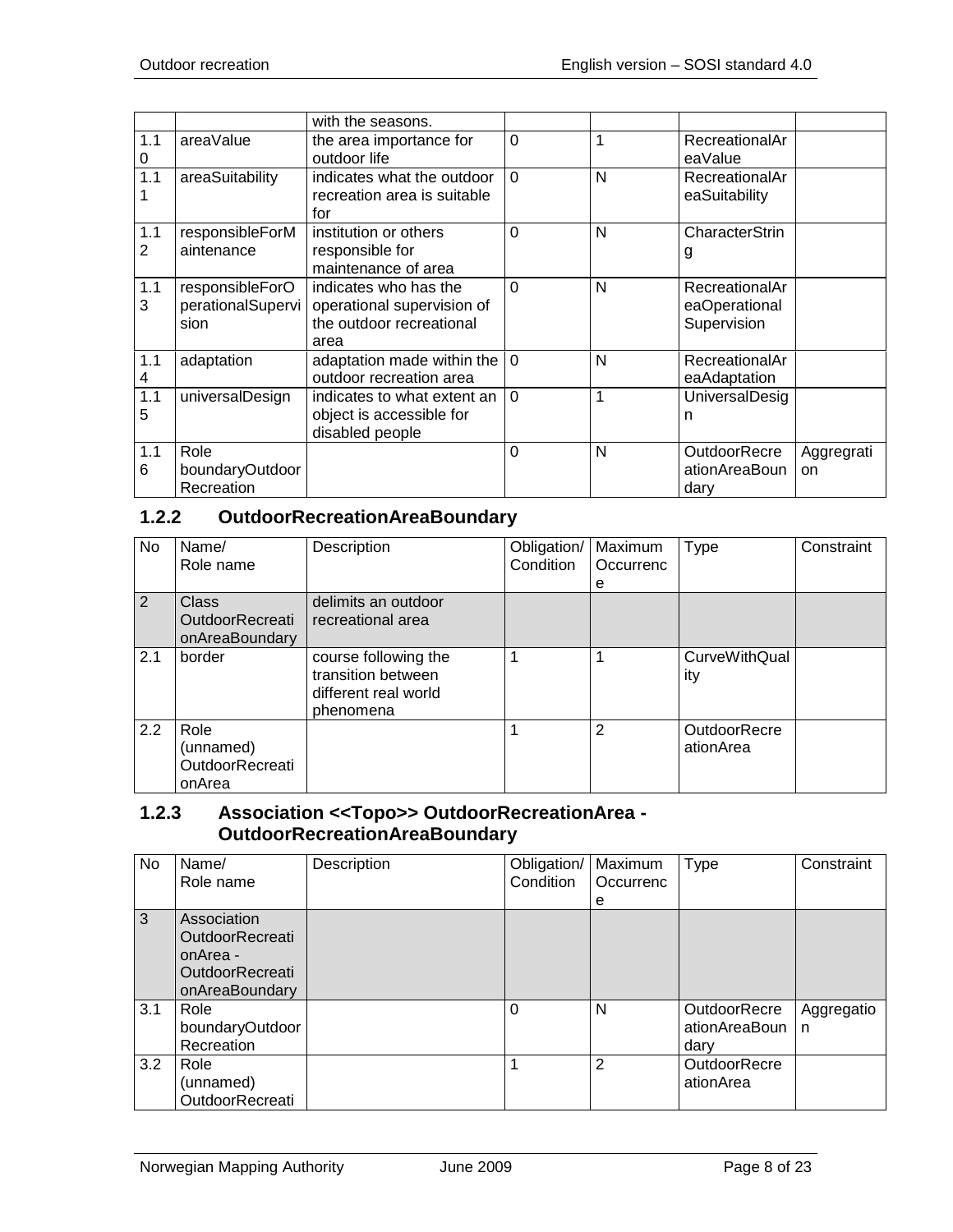| ш<br>___ |  |  |  |
|----------|--|--|--|
|          |  |  |  |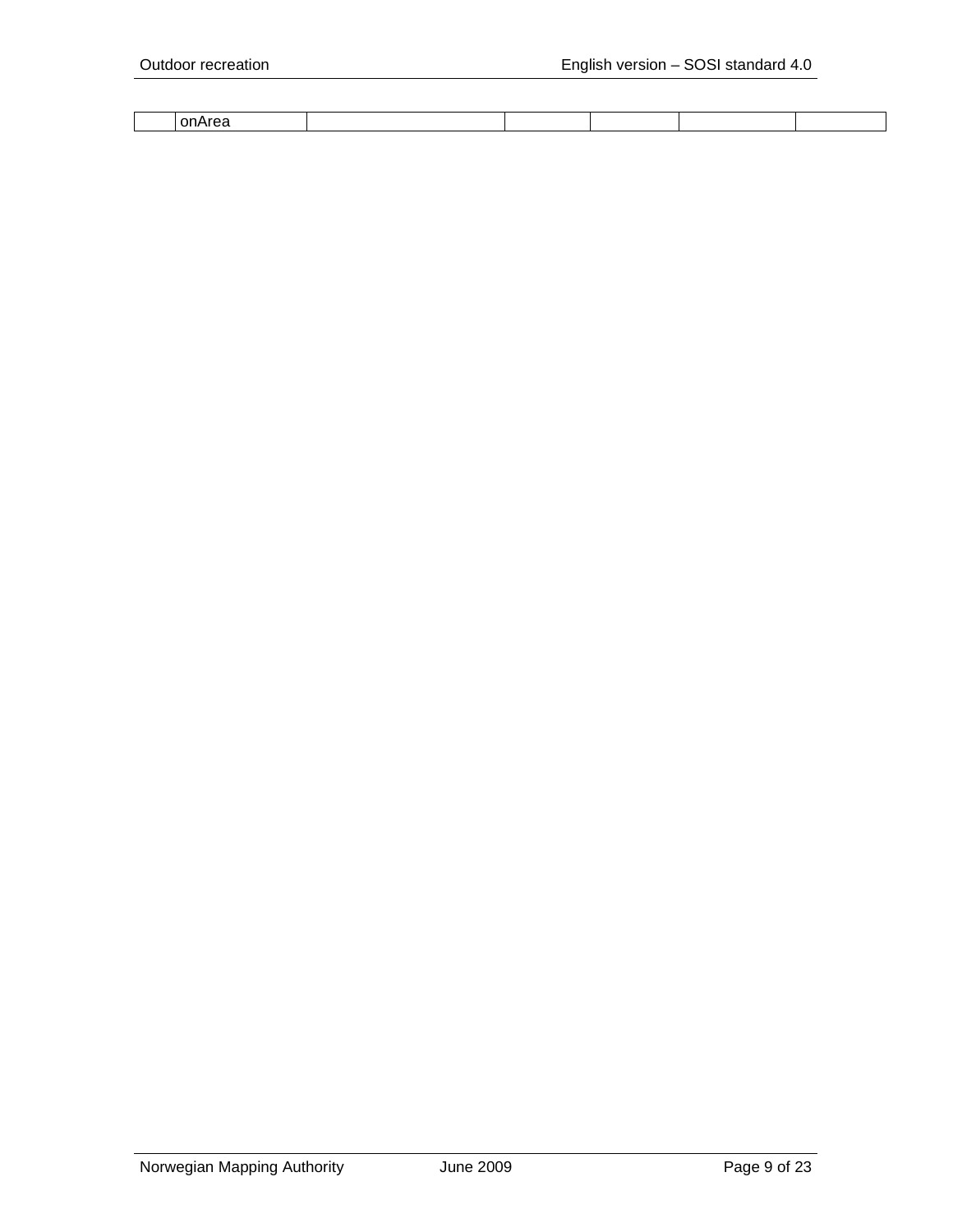#### **1.2.3.1 <<CodeList>> RecreationalAreaType**

<span id="page-9-0"></span>

| Nr   | Code name                               | Definition/Description                                                                                                                                                                                                                                                                                           | Code            |
|------|-----------------------------------------|------------------------------------------------------------------------------------------------------------------------------------------------------------------------------------------------------------------------------------------------------------------------------------------------------------------|-----------------|
|      | CodeList<br>RecreationalAreaType        | classification of outdoor recreation areas according to function Note: For more detailed<br>definitions, see the Manual for mapping and valuation of outdoor recreation areas, Directorate<br>for Nature Management, 2004. http://www.dirnat.no/archive/attachments/02/89/Hndbo0<br>?? <truncated?></truncated?> |                 |
| 1.1  | Neighbourhood nature terrain            | FF-Vegetated area of more than 20 hectares Note: The area shall be in connection with<br>residential areas e.g. schools and day-care centres, and be in walking distance from these. It<br>is normally naturally delineated by buildings or agricultural land                                                    | <b>NT</b>       |
| 1.2  | Playing and recreational areas          | FF-Playing and recreational areas such as playgrounds, ballgame pitches, neighbourhood<br>facilities, copses, beaches, public secured areas, parks and similar areas less than 20<br>hectares in size.                                                                                                           | LR.             |
| 1.3  | Green corridor                          | FF-The green corridor is part of the YzzYsoftYzzY transport system and is an important<br>connection between residential areas and the most important and suitable outdoor areas.<br>Note: Such corridors must have a mainly green YzzYfeelYzzY                                                                  | <b>GK</b>       |
| 1.4  | City forest                             | FF-The city forest includes some of the most important areas for outdoor activities in the<br>municipality and/or region Note: The city forest is usually directly adjacent to cities and<br>densely populated areas and has direct access between them, often in                                                | <b>MA</b>       |
| 1.5  | Beach zone                              | område langs kyst, innsjøer og vassdrag med mulighet for allment friluftsliv                                                                                                                                                                                                                                     | SS              |
| 1.6  | Cultural landscape                      | område av betydning for friluftsliv i jordbrukslandskapet                                                                                                                                                                                                                                                        | $\overline{KL}$ |
| 1.7  | <b>Excursion area</b>                   | FF-Area which lies outside the immediate vicinity of cities and densely populated areas, but no<br>farther than being acceptable for a dayXzXs stay Note: The areas are often characterized<br>by being suitable for one or more individual activities which are                                                 | <b>UO</b>       |
| 1.8  | Major hiking areas with facilitation    | områdetypen dekker de nasjonalt viktigste fjell-, skog og heiområdene med tilrettelegging i<br>form av merket sti- og løypenett med tilhørende overnattingssteder                                                                                                                                                | <b>TM</b>       |
| 1.9  | Major hiking areas without facilitation | stort område eller system av delområder som er "inngrepsfrie"                                                                                                                                                                                                                                                    | TU              |
| 1.10 | Particular quality area                 | landskap, natur- eller kulturmiljø som har helt spesielle opplevelseskvaliteter eller som har<br>spesielt stor symbolverdi                                                                                                                                                                                       | <b>SK</b>       |
| 1.11 | Other outdoor recreation areas          | områder av betydning for friluftslivet som ikke lar seg plassere i de øvrige områdetypene                                                                                                                                                                                                                        | AF              |

# **1.2.3.2 <<CodeList>> RecreationalPreservation**

<span id="page-9-1"></span>

|  | l Nr | ึำam∈<br>$\sim$ $\sim$ $\sim$ | __<br>ïptior<br>10e <i>r</i><br>'Inition/I<br>. .<br><b>DUJU</b><br>. | Code |
|--|------|-------------------------------|-----------------------------------------------------------------------|------|
|--|------|-------------------------------|-----------------------------------------------------------------------|------|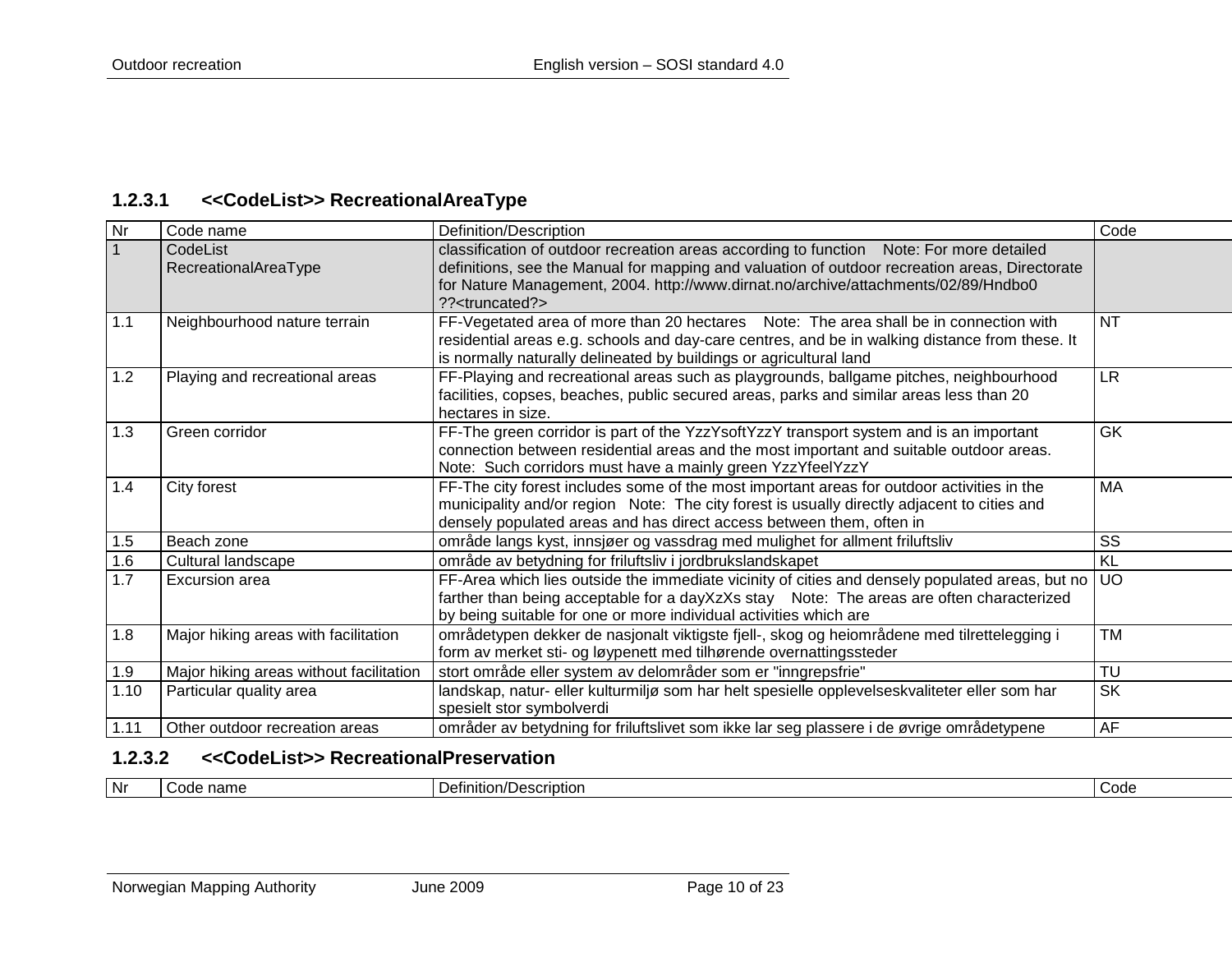| $\overline{2}$   | CodeList<br>RecreationalPreservation             | whether, and how, an area has been preserved for current and future use for recreational<br>purposes Note: preservation may be accomplished through acquisitions, agreements or<br>plans                                                             |  |
|------------------|--------------------------------------------------|------------------------------------------------------------------------------------------------------------------------------------------------------------------------------------------------------------------------------------------------------|--|
| 2.1              | Governmentally preserved                         | area where, on behalf of the state, the Directorate for Nature (servituttavtale) eller ved tinglyst<br>erklæring om bruk til friluftslivsformål                                                                                                      |  |
| $\overline{2.2}$ | Municipally preserved                            | FF-area secured for outdoor recreational purposes by the municipality through acquisition or<br>agreement. Except for areas where reservation has taken place in cooperation with the state,<br>represented by the Directorate for Nature Management |  |
| 2.3              | Preserved, other forms of<br>ownership/agreement | FF-area secured for outdoor recreation purposes by acquisition or agreement and which does<br>not come in under code 1 or 2                                                                                                                          |  |
| 2.4              | Preserved pursuant to PBA                        | FF-the area is reserved in the municipal master plan, zoning plan or other legally binding<br>plans for planned uses which secure the interests of recreational usage                                                                                |  |
| 2.5              | Not preserved                                    | FF-No preservation of the area                                                                                                                                                                                                                       |  |

# **1.2.3.3 <<CodeList>> RecreationalAreaUsageFrequency**

| Nr             | Code name                                    | Definition/Description                                                                                                                                                                     | Code |
|----------------|----------------------------------------------|--------------------------------------------------------------------------------------------------------------------------------------------------------------------------------------------|------|
| $\overline{3}$ | l CodeList<br>RecreationalAreaUsageFrequency | indication of how much the area is used Note: Note that the extent of use is relative, and that<br>a little-used area in Oslo may be much more heavily used than a much-used area in other |      |
|                |                                              | parts of the country. Activities may also vary with the seasons.                                                                                                                           |      |
| 3.1            | Verv much                                    |                                                                                                                                                                                            |      |
| 3.2            | Much                                         |                                                                                                                                                                                            |      |
| 3.3            | Little                                       |                                                                                                                                                                                            |      |
| 3.4            | Not registered                               |                                                                                                                                                                                            |      |

# **1.2.3.4 <<CodeList>> RecreationalAreaValue**

<span id="page-10-1"></span><span id="page-10-0"></span>

| <b>Nr</b> | Code name                          | Definition/Description                          | Code |
|-----------|------------------------------------|-------------------------------------------------|------|
| $\vert 4$ | CodeList                           | the area's importance for recreational purposes |      |
|           | RecreationalAreaValue              |                                                 |      |
| $-4.1$    | <b>Extremely important outdoor</b> |                                                 |      |
|           | recreation area                    |                                                 |      |
| $-4.2$    | Important outdoor recreation area  |                                                 |      |
| $-4.3$    | Registered outdoor recreation area |                                                 |      |
| 4.4       | Not classified outdoor area        |                                                 |      |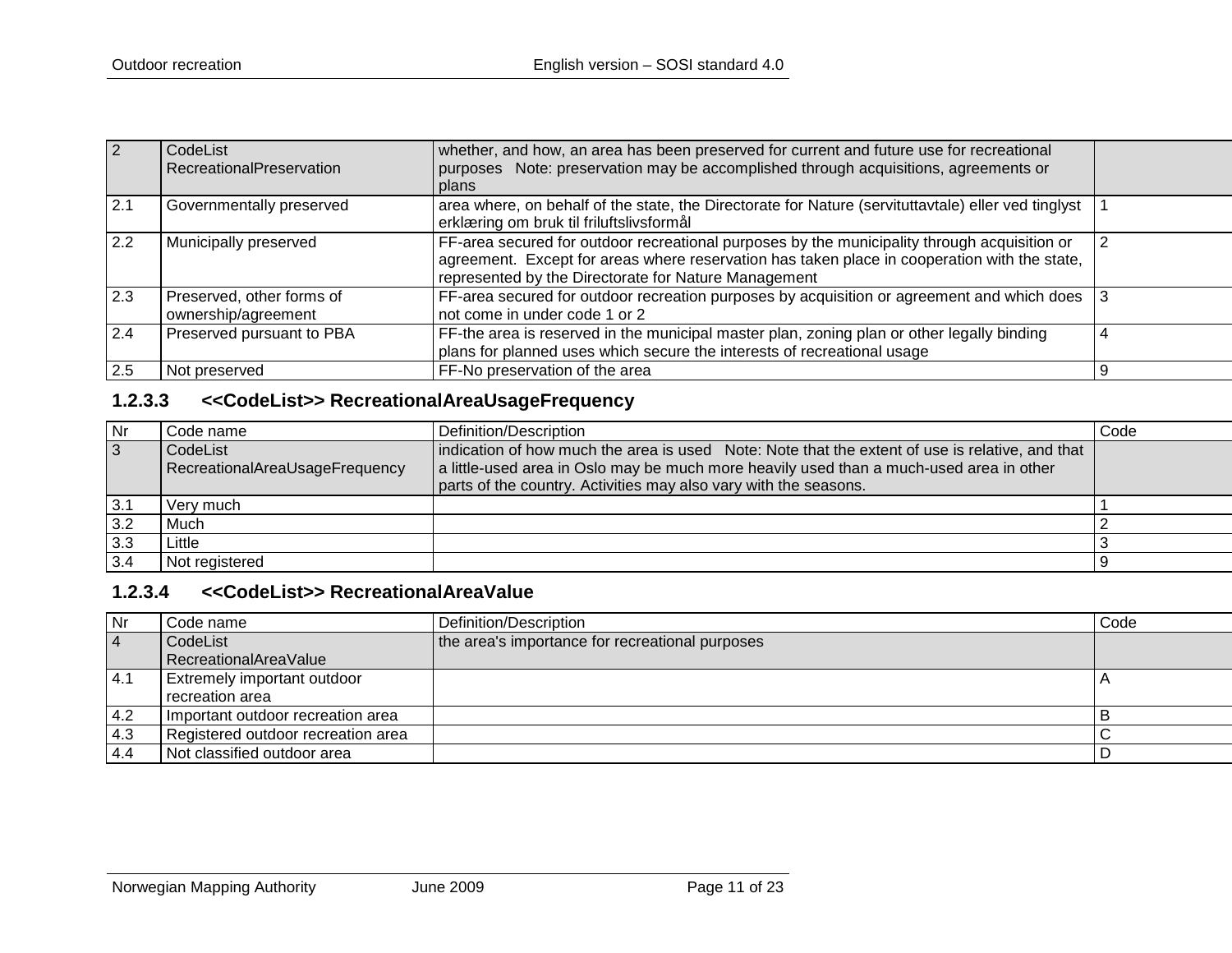#### **1.2.3.5 <<CodeList>> RecreationalAreaSuitability**

| <b>Nr</b> | Code name                             | Definition/Description                                       | Code           |
|-----------|---------------------------------------|--------------------------------------------------------------|----------------|
| 5         | CodeList                              | indicates what the outdoor recreational area is suitable for |                |
|           | RecreationalAreaSuitability           |                                                              |                |
| 5.1       | Swimming and beach activities in salt |                                                              |                |
|           | water                                 |                                                              |                |
| 5.2       | Boating area on salt water            |                                                              | $\overline{2}$ |
| 5.3       | Boating area on freshwater            |                                                              | 3              |
| 5.4       | Hiking or skiing in the woods         |                                                              |                |
| $5.5\,$   | Hiking or skiing in the mountains     |                                                              | 5              |
| 5.6       | Hiking or skiing by the sea           |                                                              | 6              |
| $5.7\,$   | Hiking or skiing in built-up area     |                                                              |                |
| 5.8       | Play and multi-faceted activities     |                                                              | 8              |
| 5.9       | Cultural attraction                   |                                                              | 9              |
| 5.10      | Saltwater fishing                     |                                                              | 10             |
| 5.11      | Freshwater fishing                    |                                                              | 11             |
| 5.12      | Hunting                               |                                                              | 12             |
| 5.13      | The area is a parking lot in          |                                                              | 13             |
|           | connection with an outdoor recreation |                                                              |                |
|           | area                                  |                                                              |                |
| 5.14      | Horseback riding                      |                                                              | 14             |
| 5.15      | <b>Bicycling</b>                      |                                                              | 15             |
| 5.16      | Climbing                              |                                                              | 16             |

## <span id="page-11-0"></span>**1.2.3.6 <<CodeList>> RecreationalAreaOperationalSupervision**

<span id="page-11-1"></span>

| Nr  | Code name                            | Definition/Description                                                         | Code |
|-----|--------------------------------------|--------------------------------------------------------------------------------|------|
| 6   | CodeList                             | indicates who has the operational supervision of the outdoor recreational area |      |
|     | RecreationalAreaOperationalSupervis  |                                                                                |      |
|     | ion                                  |                                                                                |      |
| 6.1 | Private individual(s)                |                                                                                |      |
| 6.2 | Voluntary organization               |                                                                                |      |
| 6.3 | The municipality                     |                                                                                |      |
| 6.4 | Inter-municipal outdoor recreational |                                                                                |      |
|     | council                              |                                                                                |      |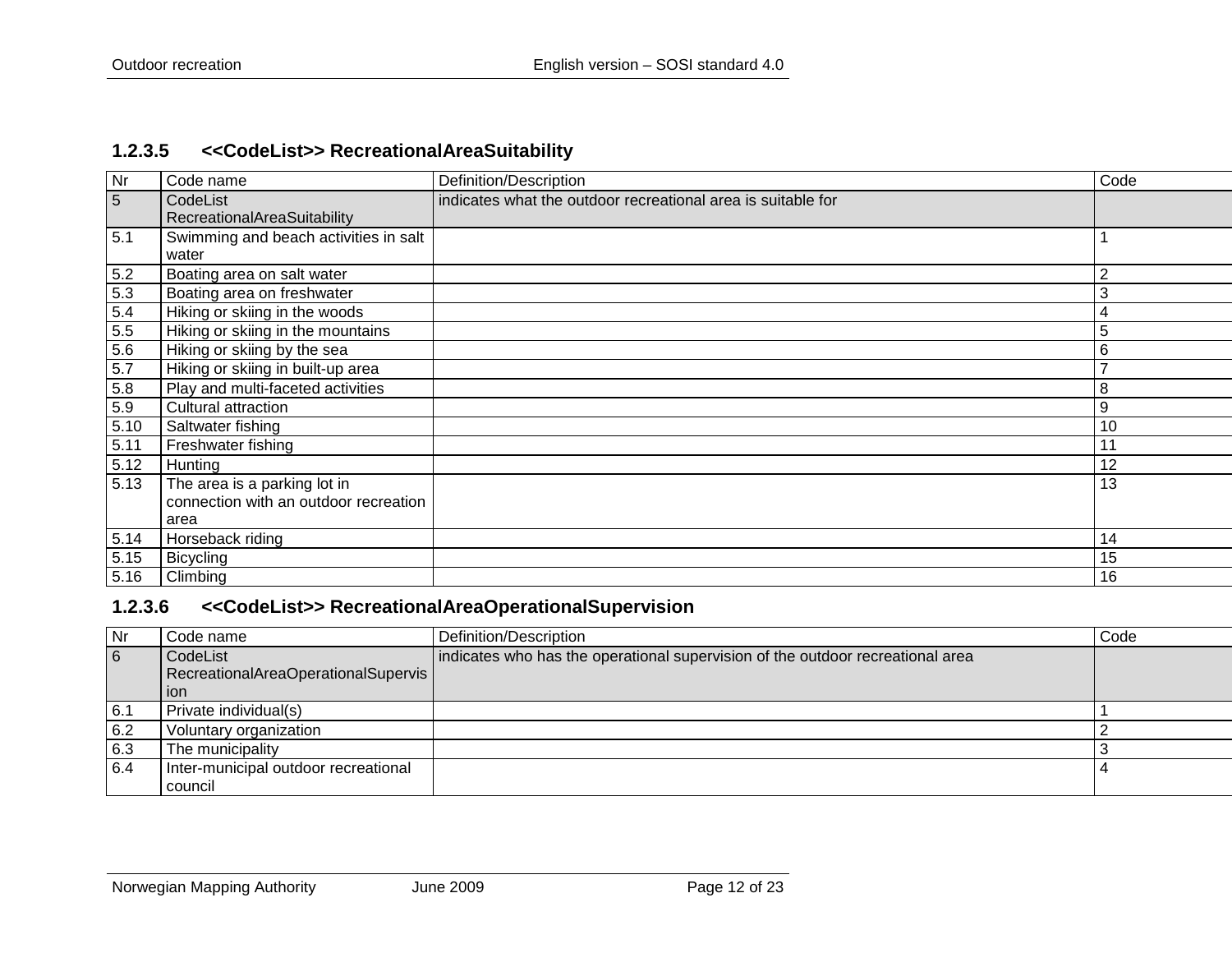| 6.5 | ∵servic∈<br>ື້ |  |
|-----|----------------|--|
| 6.6 | State<br>i ne  |  |
| 6.7 | Unknown        |  |

## **1.2.3.7 <<CodeList>> PlayRecreationType**

| Nr  | Code name                           | Definition/Description                                                                    | Code      |
|-----|-------------------------------------|-------------------------------------------------------------------------------------------|-----------|
|     | CodeList                            | classification according to function of area types: play or recreation area               |           |
|     | PlayRecreationType                  |                                                                                           |           |
| 7.1 | Enhanced playground                 |                                                                                           | OL        |
| 7.2 | Enhanced ball field                 |                                                                                           | <b>OB</b> |
| 7.3 | Unenhanced playground or            | Nature area of less than 20 hectares which is used for play or other outdoor activity     |           |
|     | recreational area                   |                                                                                           |           |
| 7.4 | Park                                | Unspecified type of park. Parks are green, cultivated areas (lawn, bushes, planted trees, | PA        |
|     |                                     | benches, etc.).                                                                           |           |
| 7.5 | Graveyard                           | Park around church, churchyard or cemetery.                                               | GR        |
| 7.6 | Sports park                         | Park located in connection with sports facility                                           | IP        |
| 7.7 | Park around public institution      | Park area around public institution (library, town hall, etc.)                            | OP        |
| 7.8 | Park around educational institution | Park area around school/university                                                        | <b>SP</b> |
| 7.9 | Place                               | area within the densely populated area/city which is not green and which can be used for  | PL        |
|     |                                     | various types of outdoor activities - except for playgrounds and ball pitches             |           |

# <span id="page-12-0"></span>**1.2.3.8 <<CodeList>> RecreationalAreaPlanStatus**

<span id="page-12-1"></span>

| Nr  | Code name                              | Definition/Description                                                                     | Code |
|-----|----------------------------------------|--------------------------------------------------------------------------------------------|------|
| 8   | CodeList                               | the status of the area in land-use plans                                                   |      |
|     | <b>RecreationalAreaPlanStatus</b>      |                                                                                            |      |
| 8.1 | Zoning plan - outdoor recreation area  |                                                                                            |      |
| 8.2 | Zoning plan - special area, nature     |                                                                                            |      |
|     | conservation                           |                                                                                            |      |
| 8.3 | Zoning plan - special area, nature     |                                                                                            |      |
|     | conservation?                          |                                                                                            |      |
| 8.4 | Municipal master plan, land use part - | FF-Municipal master plan, land use part - ANR with special interests to ensure that due    |      |
|     | ANR with special interests             | consideration is taken to outdoor recreational interests in relation to detailed plans and |      |
|     |                                        | dispensations.                                                                             |      |
| 8.5 | Municipal master plan, land use part - |                                                                                            |      |
|     | ANR                                    |                                                                                            |      |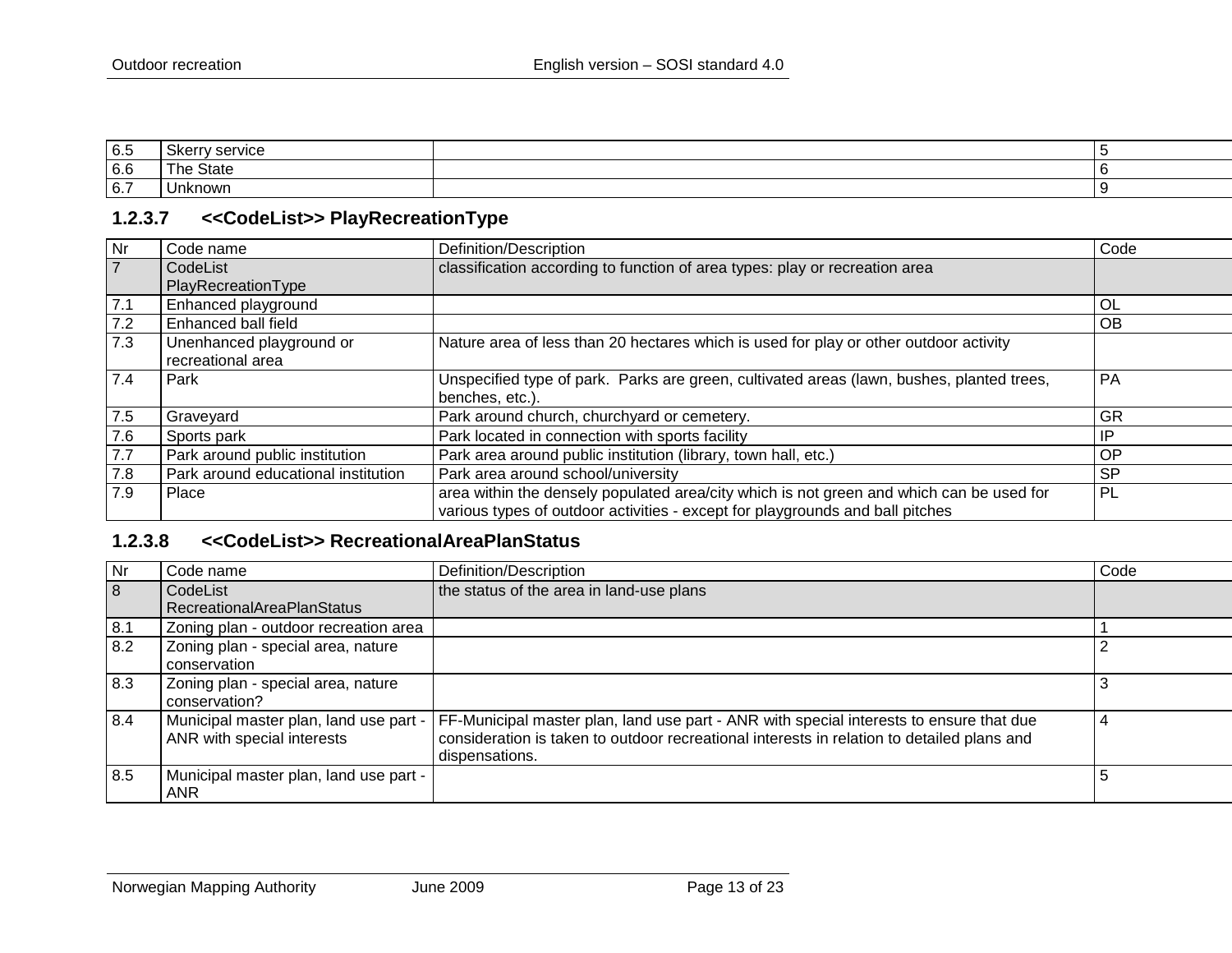| 8.6  | ?? (Other plan status / Status of other<br>plans )          | -6 |
|------|-------------------------------------------------------------|----|
| 8.7  | County master plan                                          |    |
| 8.8  | Municipal plan                                              |    |
| 8.9  | Municipal master plan, land use part -<br>reserved areas    |    |
| 8.10 | Municipal master plan, land use part -<br>greenbelt         | 10 |
| 8.11 | Plans outside of PBA's rules of<br>administrative procedure |    |
| 8.12 | Thematic plans pursuant to PBA                              | 12 |
| 8.13 | No plan status                                              | 99 |

# **1.2.3.9 <<CodeList>> RecreationalAreaAdaptation**

<span id="page-13-0"></span>

| $\overline{\mathsf{N}}$ r | Code name                  | Definition/Description                             | Code           |
|---------------------------|----------------------------|----------------------------------------------------|----------------|
| 9                         | CodeList                   | adaptation made within the outdoor recreation area |                |
|                           | RecreationalAreaAdaptation |                                                    |                |
| 9.1                       | Access                     |                                                    |                |
| 9.2                       | Other enhancement          |                                                    | $\overline{2}$ |
|                           | ??projects/measures        |                                                    |                |
| 9.3                       | Ball game pitch            |                                                    | 3              |
| 9.4                       | Benches/tables             |                                                    | 4              |
| 9.5                       | <b>Bridge</b>              |                                                    | 5              |
| 9.6                       | Wharf                      |                                                    | 6              |
| 9.7                       | Fire/barbecue sites        |                                                    | $\overline{ }$ |
| $9.8\,$                   | Boat launch ramp           |                                                    | 8              |
| 9.9                       | Freshwater/potable water   |                                                    | 9              |
| 9.10                      | Mooring bolts              |                                                    | 10             |
| 9.11                      | <b>Birdwatching tower</b>  |                                                    | 11             |
| 9.12                      | Cabin                      |                                                    | 12             |
| 9.13                      | Information sign/board     |                                                    | 13             |
| 9.14                      | Kiosk/food served          |                                                    | 14             |
| 9.15                      | Play apparatus             |                                                    | 15             |
| 9.16                      | Life buoy                  |                                                    | 16             |
| 9.17                      | Lighted trail              |                                                    | 17             |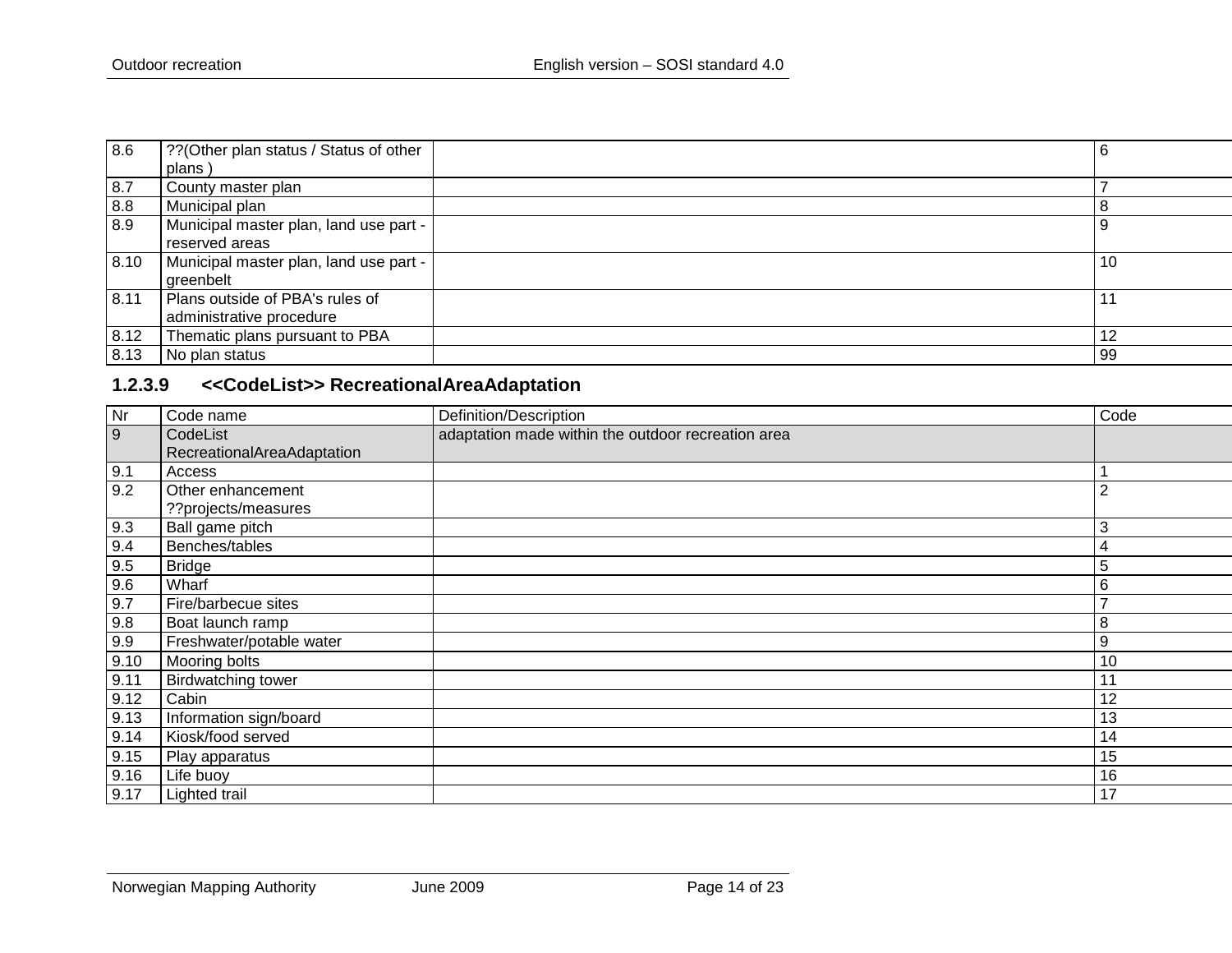| 9.18 | Ground preparation                            | FF-e.g. (Ground coverage, drainage, covered trail) | 18 |
|------|-----------------------------------------------|----------------------------------------------------|----|
| 9.19 | Marking of paths/trails                       |                                                    | 19 |
| 9.20 | Breakwater                                    |                                                    | 20 |
| 9.21 | Nature trail                                  |                                                    | 21 |
| 9.22 | Parking area                                  |                                                    | 22 |
| 9.23 | Planted vegetation                            |                                                    | 23 |
| 9.24 | Restoration of buildings and<br>installations | FF-(incl. cultural sites)                          | 24 |
| 9.25 | <b>Clearing of vegetation</b>                 |                                                    | 25 |
| 9.26 | Service building with shower                  |                                                    | 26 |
| 9.27 | Ski trail without lighting                    |                                                    | 27 |
| 9.28 | Ski tow                                       |                                                    | 28 |
| 9.29 | Trail/walkway                                 |                                                    | 29 |
| 9.30 | Diving board/bathing stairs                   |                                                    | 30 |
| 9.31 | Garbage can racks                             |                                                    | 31 |
| 9.32 | Tent sites                                    |                                                    | 32 |
| 9.33 | Connection to electricity                     |                                                    | 33 |
| 9.34 | Adapted for disabled persons                  |                                                    | 34 |
| 9.35 | Toilet                                        |                                                    | 35 |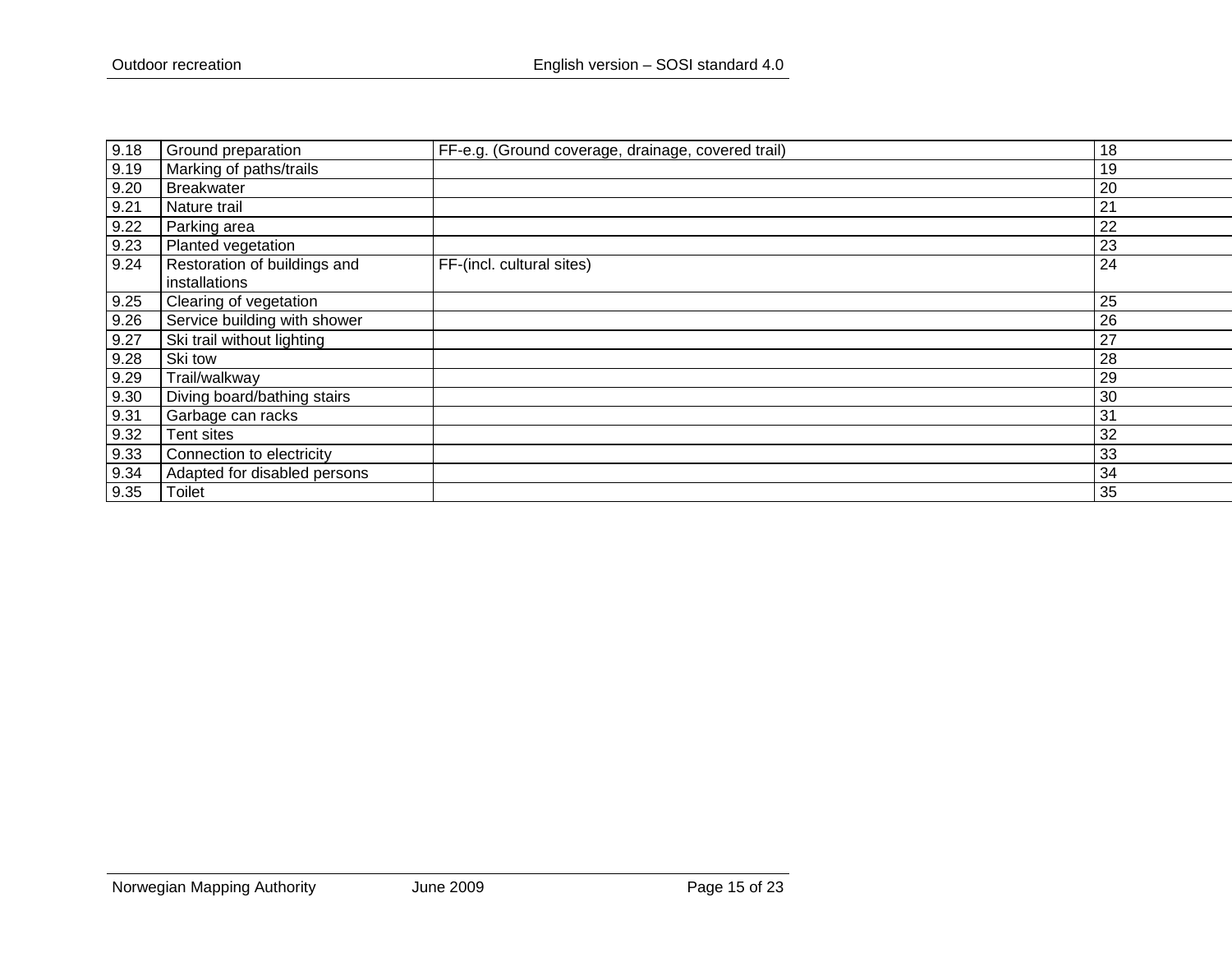#### <span id="page-15-0"></span>**1.3 Trails and routes**

### <span id="page-15-1"></span>**1.3.1 OtherRoute**

| No  | Name/<br>Role name                | Description                                                                                                                                                            | Obligation/<br>Condition | Maximum<br>Occurrenc<br>е | Type                | Constraint                                                |
|-----|-----------------------------------|------------------------------------------------------------------------------------------------------------------------------------------------------------------------|--------------------------|---------------------------|---------------------|-----------------------------------------------------------|
|     | <b>Class</b><br><b>OtherRoute</b> | route for other travel,<br>mainly in connection with<br>outdoor life                                                                                                   |                          |                           |                     | Subtype of<br>HikingAnd<br>OutdoorRe<br>creationRo<br>ute |
| 1.1 | otherRouteType                    | type of route defined on<br>basis of observed use,<br>marking, recommendation<br>or preparation for use<br>Examples: Riding trail,<br>Climbing route, Padling<br>route | $\Omega$                 |                           | CharacterStrin<br>g |                                                           |

## <span id="page-15-2"></span>**1.3.2 HikingRoute**

| <b>No</b>      | Name/<br>Role name          | Description                                                                                                                                                                                                                                                | Obligation/<br>Condition | Maximum<br>Occurrenc<br>e | <b>Type</b>                 | Constraint                                                              |
|----------------|-----------------------------|------------------------------------------------------------------------------------------------------------------------------------------------------------------------------------------------------------------------------------------------------------|--------------------------|---------------------------|-----------------------------|-------------------------------------------------------------------------|
| $\overline{2}$ | <b>Class</b><br>HikingRoute | route for walking. Note:<br>routes may take many<br>forms and traverse a<br>variety of physical<br>surfaces. Hiking routes<br>may be found in mountain<br>regions, forests, in<br>cultivated landscape, or as<br>strolls in urban or<br>residential areas. |                          |                           |                             | Subtype of<br><b>HikingAnd</b><br><b>OutdoorRe</b><br>creationRo<br>ute |
| 2.1            | walkingRouteTyp             | main categories of walking<br>routes and trail networks                                                                                                                                                                                                    | $\mathbf 0$              | 1                         | WalkingRoute<br><b>Type</b> |                                                                         |
| 2.2            | specialWalkingR<br>outeType | types defined on the basis<br>of special adaptation,<br>special uses or historical<br>origin                                                                                                                                                               | $\mathbf 0$              | $\mathsf{N}$              | SpecialWalkin<br>gRouteType |                                                                         |
| 2.3            | groundSurface               | whether the route has<br>asphalt or concrete<br>pavement, gravel or a<br>natural surface                                                                                                                                                                   | $\mathbf 0$              | 1                         | Underlagstype<br>??         |                                                                         |
| 2.4            | degreeOfDifficult           | indication of how<br>demanding a route is                                                                                                                                                                                                                  | $\mathbf 0$              | 1                         | RouteDegreeO<br>fDifficulty |                                                                         |
| 2.5            | universalDesign             | accessibility for disabled<br>persons, such as<br>wheelchair users or other<br>physically handicapped<br>persons Note: Must cover<br>the need for accessibility                                                                                            | $\overline{0}$           | 1                         | UniversalDesig<br>n         |                                                                         |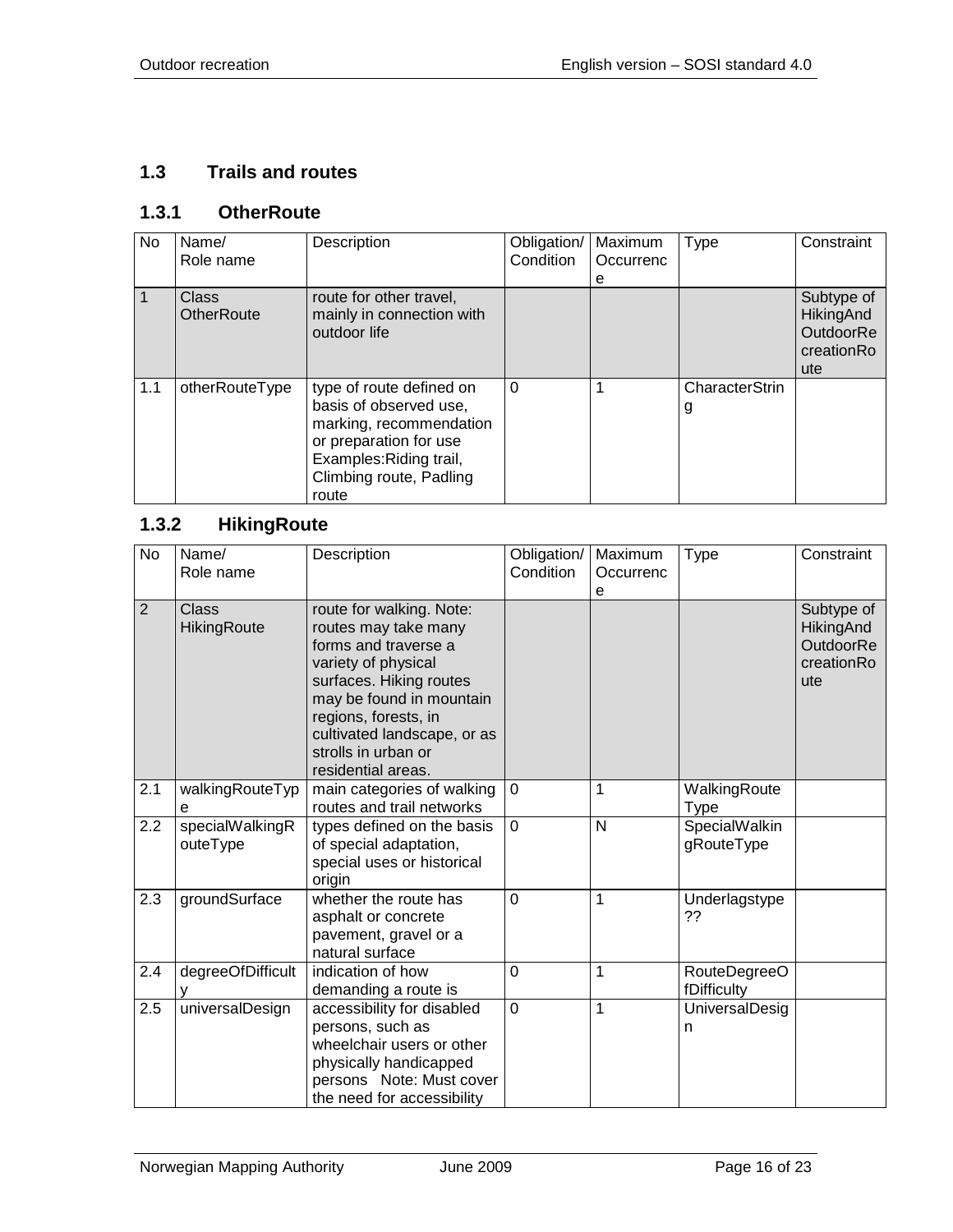|  | .<br>data, cf.<br>accessibility <sup>.</sup><br>the |  |  |
|--|-----------------------------------------------------|--|--|
|  | nroiect                                             |  |  |

## <span id="page-16-0"></span>**1.3.3 BicycleRoute**

| <b>No</b> | Name/<br>Role name           | Description                                                                                                                                                                                               | Obligation/<br>Condition | Maximum<br>Occurrenc<br>e | <b>Type</b>                        | Constraint                                                       |
|-----------|------------------------------|-----------------------------------------------------------------------------------------------------------------------------------------------------------------------------------------------------------|--------------------------|---------------------------|------------------------------------|------------------------------------------------------------------|
| 3         | Class<br><b>BicycleRoute</b> | route for non-motorized<br>bicycle travel                                                                                                                                                                 |                          |                           |                                    | Subtype of<br>HikingAnd<br><b>OutdoorRe</b><br>creationRo<br>ute |
| 3.1       | routeType                    | classification of bicycle<br>routes according to<br>importance and use                                                                                                                                    | 0                        | 1                         | BicycleRouteT<br>ype               |                                                                  |
| 3.2       | specialBicycleRo<br>uteType  | special types of bicycle<br>routes                                                                                                                                                                        | 0                        | 1                         | CharacterStrin<br>g                |                                                                  |
| 3.3       | groundSurface                | whether the bicycle route<br>has asphalt or concrete<br>pavement, is on gravel or<br>a natural surface                                                                                                    | $\overline{0}$           | 1                         | Underlagstype<br>??                |                                                                  |
| 3.4       | trafficHazard                | whether the stretch of<br>route is hazardous to<br>traffic                                                                                                                                                | $\overline{0}$           | 1                         | Boolean                            |                                                                  |
| 3.5       | trafficLoad                  | rough categorization of the<br>traffic load on the route                                                                                                                                                  | $\overline{0}$           | 1                         | TrafficLoad                        |                                                                  |
| 3.6       | degreeOfDifficult            | indication of how<br>demanding a route is                                                                                                                                                                 | $\overline{0}$           | 1                         | <b>RouteDegreeO</b><br>fDifficulty |                                                                  |
| 3.7       | universalDesign              | accessibility for disabled<br>persons, such as<br>wheelchair users or other<br>physically handicapped<br>persons Note: Must cover<br>the need for accessibility<br>data, cf. the accessibility<br>project | $\overline{0}$           | 1                         | UniversalDesig<br>n                |                                                                  |

#### <span id="page-16-1"></span>**1.3.4 SkiTrail**

| No             | Name/<br>Role name              | Description                                                                                                                     | Obligation/<br>Condition | Maximum<br>Occurrenc<br>е | <b>Type</b>             | Constraint                                                       |
|----------------|---------------------------------|---------------------------------------------------------------------------------------------------------------------------------|--------------------------|---------------------------|-------------------------|------------------------------------------------------------------|
| $\overline{4}$ | <b>Class</b><br><b>SkiTrail</b> | route for non-motorized<br>travel on snow. Note:<br>preferably on skis, but also<br>other activities such as<br>dog sled racing |                          |                           |                         | Subtype of<br>HikingAnd<br><b>OutdoorRe</b><br>creationRo<br>ute |
| 4.1            | skiTrailType                    |                                                                                                                                 | 0                        |                           | SkiTrailType            |                                                                  |
| 4.2            | preparation                     | indication of how the<br>length of trail has been<br>prepared                                                                   | $\Omega$                 |                           | TrailPreparatio<br>n    |                                                                  |
| 4.3            | specialSkiTrailTy<br>рe         | special ski trails Note:<br>defined on the basis of<br>observed use or marking,<br>recommendation or                            | $\Omega$                 |                           | SpecialSkiTrail<br>Type |                                                                  |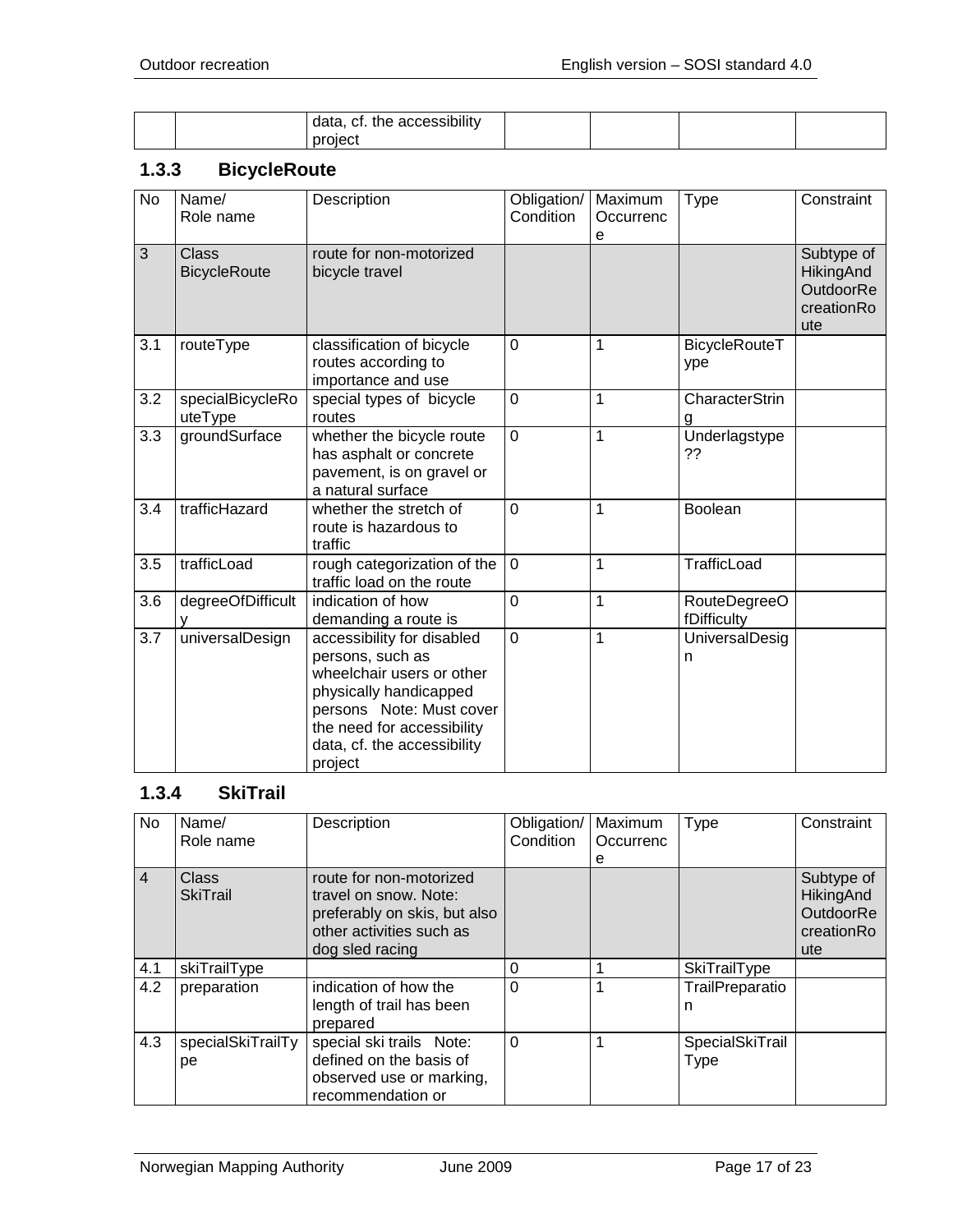|     |                       | preparation for use                                                                                                                                                                                       |          |   |                |  |
|-----|-----------------------|-----------------------------------------------------------------------------------------------------------------------------------------------------------------------------------------------------------|----------|---|----------------|--|
| 4.4 | clearingWidth         | width of the route cleared<br>for trail in forest                                                                                                                                                         | $\Omega$ |   | ClearingWidth  |  |
| 4.5 | universalDesign       | accessibility for disabled<br>persons, such as<br>wheelchair users or other<br>physically handicapped<br>persons Note: Must cover<br>the need for accessibility<br>data, cf. the accessibility<br>project | $\Omega$ | 1 | UniversalDesig |  |
| 4.6 | numberOfSkiTrail<br>S | number of prepared ski<br>trails on the route,<br>including trails for classic<br>skiing or ski skating                                                                                                   | $\Omega$ |   | Integer        |  |

# <span id="page-17-0"></span>**1.3.5 HikingAndOutdoorRecreationRoute**

| <b>No</b> | Name/<br>Role name                                             | Description                                                                                                                           | Obligation/<br>Condition | Maximum<br>Occurrenc<br>е | <b>Type</b>          | Constraint                                        |
|-----------|----------------------------------------------------------------|---------------------------------------------------------------------------------------------------------------------------------------|--------------------------|---------------------------|----------------------|---------------------------------------------------|
| 5         | <b>Class</b><br><b>HikingAndOutdo</b><br>orRecreationRou<br>te | generalized route object<br>for hiking and outdoor<br>recreation routes                                                               |                          |                           |                      | Abstract<br>Subtype of<br><b>RouteGen</b><br>eral |
| 5.1       | lighting                                                       | whether there is<br>permanently installed<br>illumination along the route                                                             | $\Omega$                 | 1                         | <b>Boolean</b>       |                                                   |
| 5.2       | responsibleForM<br>aintenance                                  | institution or others<br>responsible for<br>maintenance of area                                                                       | $\Omega$                 | 1                         | CharacterStrin<br>g  |                                                   |
| 5.3       | marking                                                        | information on whether the<br>path, trail, road, bicycle<br>path, etc., is marked                                                     | $\mathbf 0$              | $\mathbf{1}$              | RouteMarking         |                                                   |
| 5.4       | follows                                                        | type of line which the route<br>or trail follows                                                                                      | $\overline{0}$           | 1                         | <b>RouteFollower</b> |                                                   |
| 5.5       | routeWidth                                                     | minimum width of trail,<br>bicycle path or ski trail<br>along the length of the<br>route                                              | $\mathbf 0$              | 1                         | <b>RouteWidth</b>    |                                                   |
| 5.6       | enhancement                                                    | rough grouping of various<br>grounds<br>enhancement/improvemen<br>t measures in connection<br>with hiking trails, ski trails,<br>etc. | $\mathbf 0$              | N                         | Enhancement          |                                                   |
| 5.7       | ownership                                                      | ownership in connection<br>with an object                                                                                             | $\mathbf 0$              | 1                         | Ownership            |                                                   |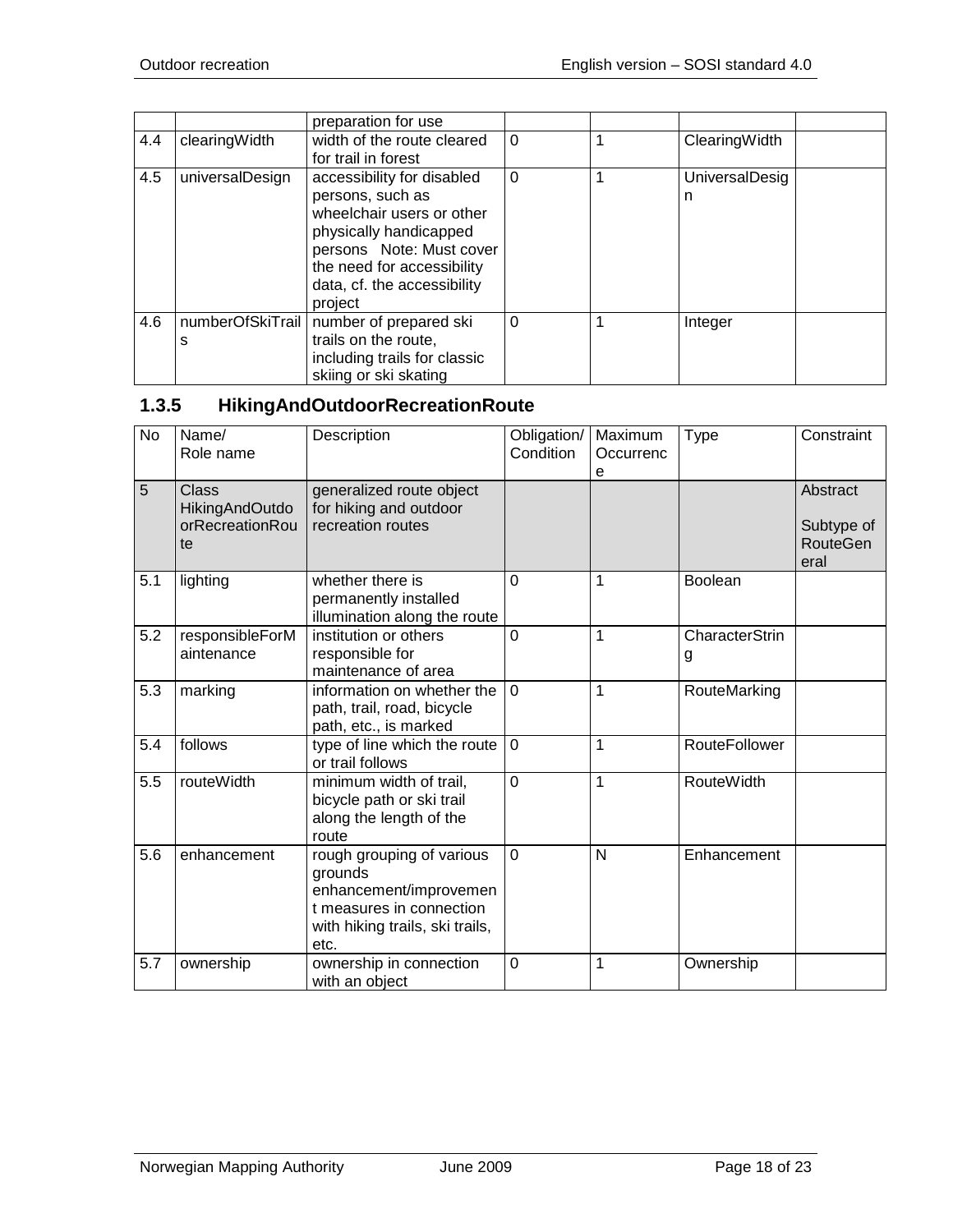#### **1.3.5.1 <<CodeList>> RouteMarking**

| <b>Nr</b> | Code name                            | Definition/Description                                                                   | Code      |
|-----------|--------------------------------------|------------------------------------------------------------------------------------------|-----------|
|           | CodeList                             | information on whether the path, trail, road, bicycle path, etc., is marked              |           |
|           | RouteMarking                         |                                                                                          |           |
| 1.1       | Marked, unspesified                  |                                                                                          | JA        |
| 1.2       | Permanently marked                   | Marked route/trail Note: Whether the marking is permanent or only present during certain | <b>PM</b> |
|           |                                      | seasons has not been specified                                                           |           |
| 1.3       | Seasonally marked / signed with thin |                                                                                          |           |
|           | poles                                |                                                                                          |           |
|           | Not marked                           |                                                                                          | NEI       |

#### **1.3.5.2 <<CodeList>> RouteFollower**

<span id="page-18-0"></span>

| Nr  | Code name                          | Definition/Description                                                                                                                               | Code      |
|-----|------------------------------------|------------------------------------------------------------------------------------------------------------------------------------------------------|-----------|
| 2   | CodeList<br>RouteFollower          | type of path which the route or trail follows                                                                                                        |           |
| 2.1 | Indistinct trail                   | trail which is difficult to see, e.g. over barren mountain or overgrown                                                                              | US        |
| 2.2 | Trail                              |                                                                                                                                                      | <b>ST</b> |
| 2.3 | Tractor road / logging/forest road | Trail network where the terrain has been evened out, e.g. by clearing away rock or filling in<br>order to achieve good conditions when there is snow | <b>TR</b> |
| 2.4 | Enhanced trail network             | Trail network where the terrain has been evened out, e.g. by clearing away rock or filling in<br>order to achieve good conditions when there is snow | LT.       |
| 2.5 | Footpath                           | Trail is enhanced and with a surface which provides an even footing when there is snowless<br>ground                                                 | TV        |
| 2.6 | Pedestrian/bicycle path            | Usually in built-up areas. Normally cleared in the winter                                                                                            | GS        |
| 2.7 | Sidewalk                           |                                                                                                                                                      | <b>FO</b> |
| 2.8 | Motor road                         | Motor road, unspecified surfacing                                                                                                                    | <b>BV</b> |
| 2.9 | Water/watercourse                  |                                                                                                                                                      | <b>VV</b> |

# <span id="page-18-1"></span>**1.3.5.3 <<CodeList>> SpecialWalkingRouteType**

| l Nr           | Code name                           | Definition/Description                                                                           | Code |
|----------------|-------------------------------------|--------------------------------------------------------------------------------------------------|------|
| $\overline{3}$ | CodeList<br>SpecialWalkingRouteType | types defined on the basis of special adaptation, special uses or historical origin              |      |
| l 3.1          | l Nature trail                      | route with information about nature topics through signposting or in some other manner           | NA   |
| $-3.2$         | Cultural history trail              | trail with information about cultural history topics through signposting or in some other manner | l KU |

<span id="page-18-2"></span>Norwegian Mapping Authority **June 2009 Page 19 of 23**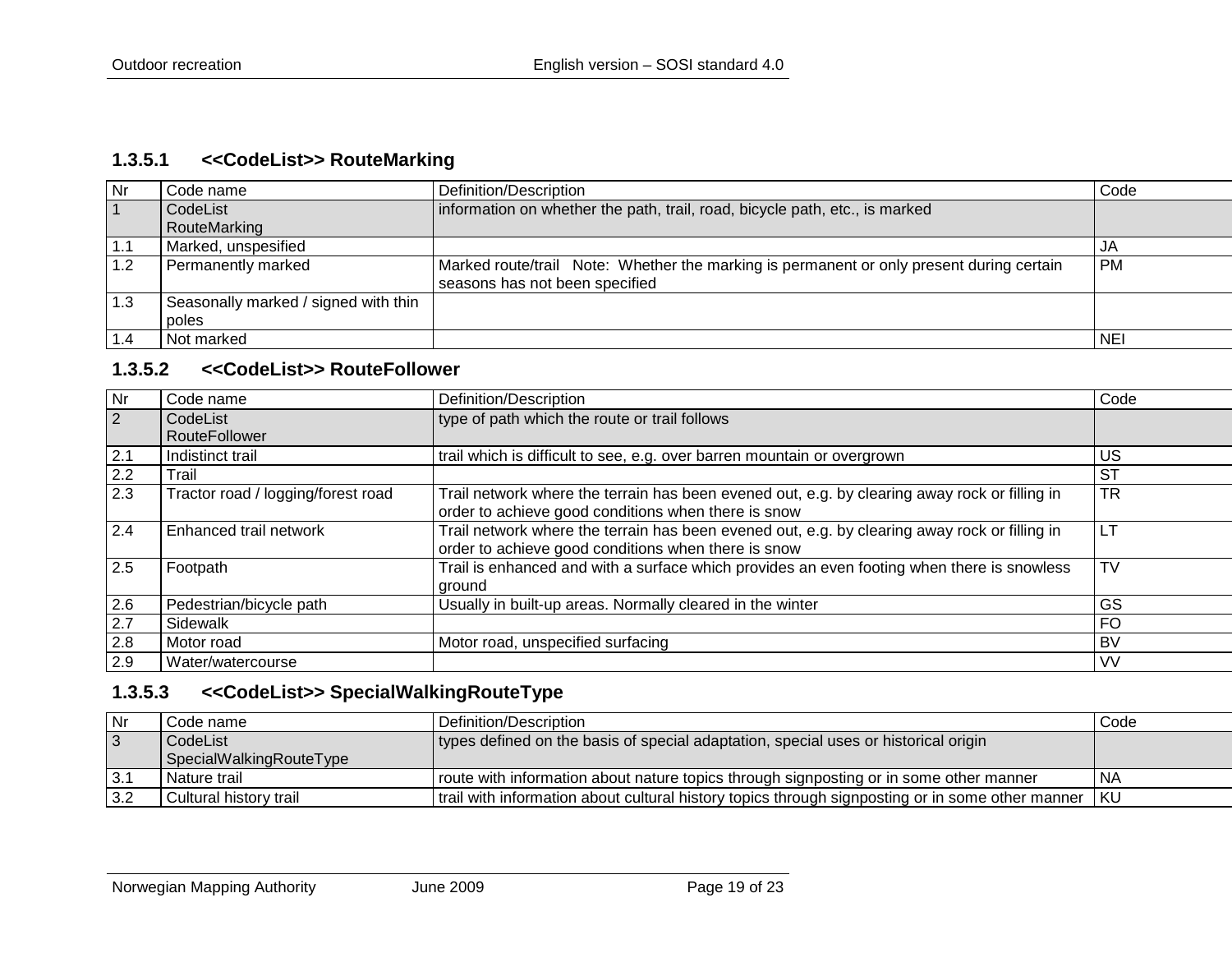| 3.3 | Historical thoroughfare         | Pilgrimage thoroughfare, old royal highway,<br>etc.                |    |
|-----|---------------------------------|--------------------------------------------------------------------|----|
| 3.4 | Exercise trail                  | Route specifically facilitated and/or marked for exercise/training | ΤR |
| 3.5 | Coastal path                    |                                                                    | KY |
| 3.6 | Other special types of footpath |                                                                    |    |

#### **1.3.5.4 <<CodeList>> SpecialSkiTrailType**

| Nr             | Code name                         | Definition/Description                        | Code      |
|----------------|-----------------------------------|-----------------------------------------------|-----------|
| $\overline{4}$ | CodeList                          | special ski trails                            |           |
|                | SpecialSkiTrailType               |                                               |           |
| 4.1            | Trail for ski skating             |                                               |           |
| 4.2            | Trail for dog sledding            |                                               | ' HL      |
| 4.3            | Canine trail                      | recommended ski trail for people walking dogs | HU        |
| 4.4            | Competition trail                 |                                               | <b>SK</b> |
| 4.5            | Trail for the physically disabled |                                               | l BV      |

## **1.3.5.5 <<CodeList>> ClearingWidth**

<span id="page-19-0"></span>

| Nr  | Code name                 | Definition/Description                         | Code |
|-----|---------------------------|------------------------------------------------|------|
| 5   | CodeList<br>ClearingWidth | width of the route cleared for trail in forest |      |
| 5.1 | Up to 2 metres            |                                                |      |
| 5.2 | 2-3 metres                |                                                |      |
| 5.3 | 3-6 metres                |                                                |      |
| 5.4 | More than 6 metres        |                                                |      |

#### **1.3.5.6 <<CodeList>> Underlagstype??**

<span id="page-19-2"></span><span id="page-19-1"></span>

| Nr  | Code name            | Definition/Description                                                               | Code |
|-----|----------------------|--------------------------------------------------------------------------------------|------|
| 6   | CodeList             |                                                                                      |      |
|     | Underlagstype??      |                                                                                      |      |
| 6.1 | Other ground surface | the stretch of road has another type of ground surface than those mentioned          |      |
| 6.2 | Gravel               | the stretch of road has a gravel surface                                             |      |
| 6.3 | Natural land         | the section is not on enhanced ground, but on a trail, across mountains, or the like |      |
| 6.4 | Asphalt/concrete     | the stretch of road has a hard surface of asphalt or concrete                        |      |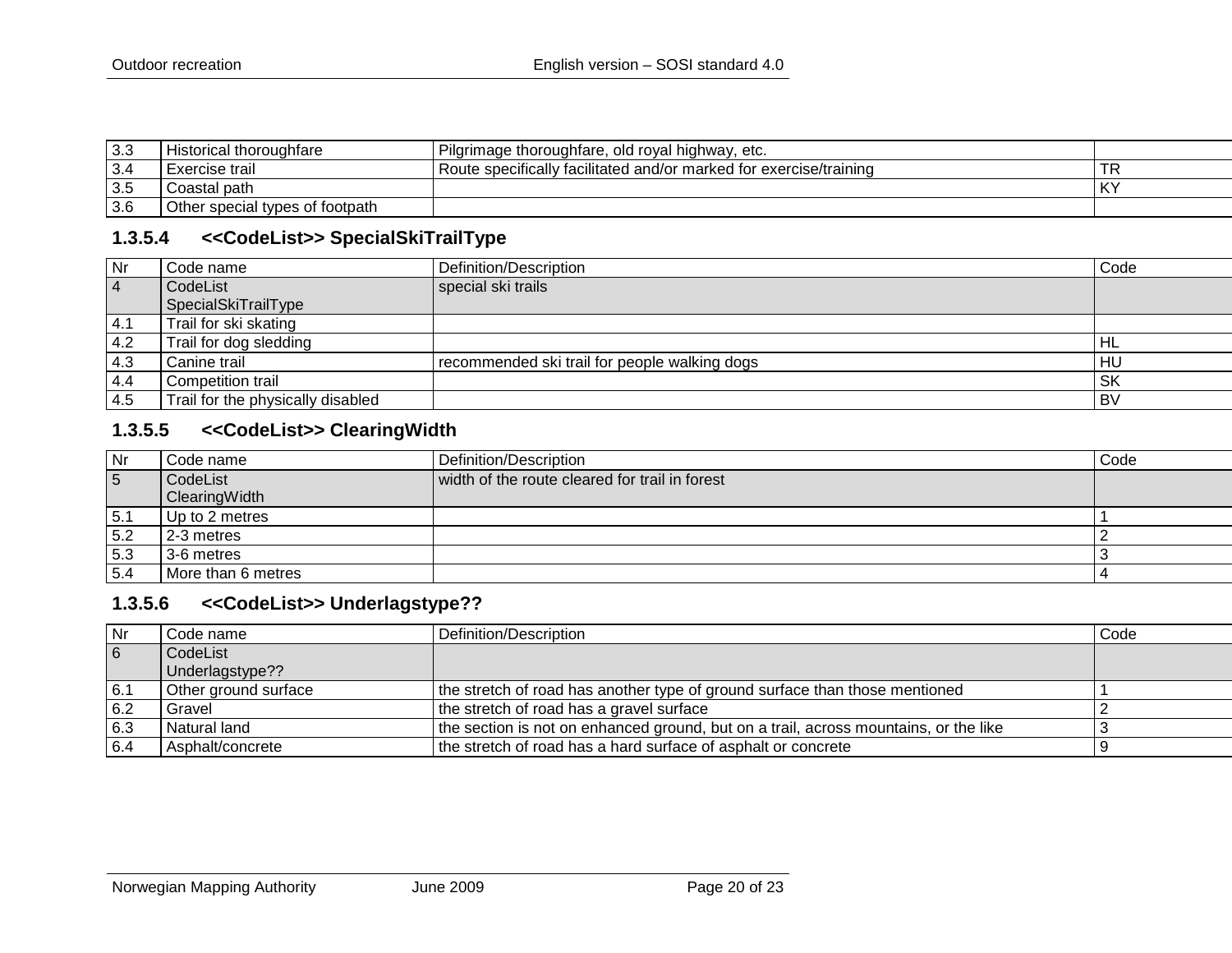#### **1.3.5.7 <<CodeList>> BicycleRouteType**

| Nr             | Code name :            | Definition/Description                                           | Code |
|----------------|------------------------|------------------------------------------------------------------|------|
| $\overline{7}$ | CodeList               | classification of bicycle routes according to importance and use |      |
|                | BicycleRouteType       |                                                                  |      |
| 7.1            | National bicycle route |                                                                  |      |
| 7.2            | Regional bicycle route |                                                                  |      |
| 7.3            | Local bicycle route    | ulike former for lokale sykkelruter, sykkelstier mv.             |      |

#### **1.3.5.8 <<CodeList>> WalkingRouteType**

| Nr  | ⊩Code name             | Definition/Description                                   | Code |
|-----|------------------------|----------------------------------------------------------|------|
| 8   | CodeList               | main categories of walking routes and trail networks     |      |
|     | WalkingRouteType       |                                                          |      |
| 8.1 | Walking Trail          | FF-much-used walking trail with the appearance of a road |      |
| 8.2 | Main trail             | FF-much-used and well-enhanced trail                     |      |
| 8.3 | Footpath               | FF-distinct trail in the terrain                         |      |
| 8.4 | Small trails and paths | FF-indistinct trail/path                                 |      |

## <span id="page-20-0"></span>**1.3.5.9 <<CodeList>> SkiTrailType**

| Nr             | Code name           | Definition/Description         | Code |
|----------------|---------------------|--------------------------------|------|
| $\overline{9}$ | CodeList            | statement of type of ski trail |      |
|                | <b>SkiTrailType</b> |                                |      |
| $\vert 9.1$    | Main ski trail      |                                |      |
| 9.2            | Ordinary ski trail  |                                |      |
| 9.3            | Other ski trail     |                                |      |

#### <span id="page-20-1"></span>**1.3.5.10 <<CodeList>> Enhancement**

<span id="page-20-3"></span><span id="page-20-2"></span>

| Nr   | Code name                               | Definition/Description            | Code |
|------|-----------------------------------------|-----------------------------------|------|
| 10   | CodeList                                | rough grouping of various grounds |      |
|      | Enhancement                             |                                   |      |
| 10.1 | Bridge, (simple) footbridge over river, |                                   |      |
|      | brook, wet areas                        |                                   |      |
| 10.2 | Cleared of vegetation                   |                                   |      |
| 10.3 | Simply levelled off                     |                                   |      |
| 10.4 | Substantial terrain                     |                                   |      |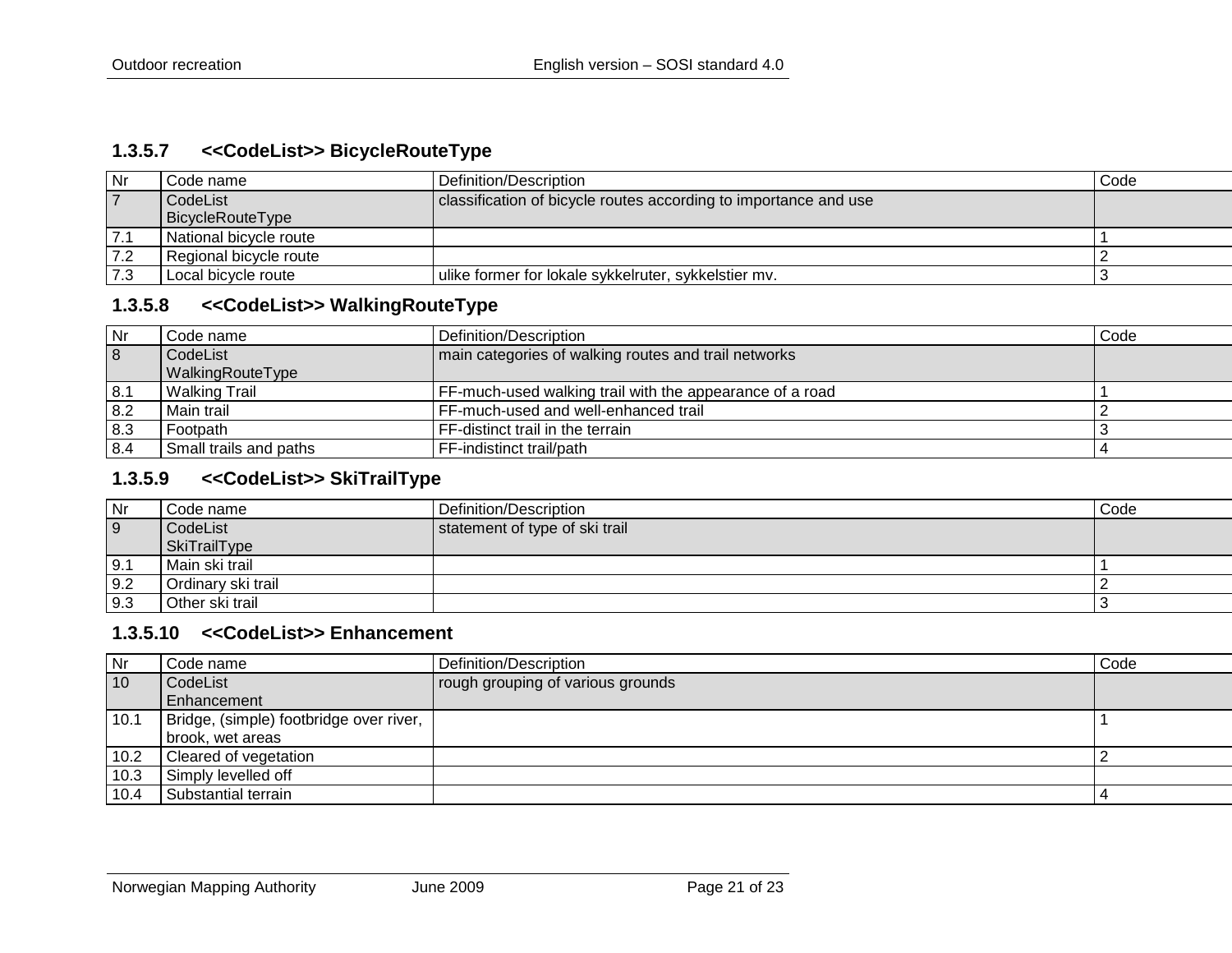|      | $\sim$<br>?preparation/manipulation |  |
|------|-------------------------------------|--|
| 10.5 | Other<br>enhancement                |  |
|      | $\sim$<br>oro?<br>.ects/measures    |  |

#### **1.3.5.11 <<CodeList>> TrafficLoad**

| Nr         | Code name                               | Definition/Description                                | Code |
|------------|-----------------------------------------|-------------------------------------------------------|------|
| $\vert$ 11 | CodeList                                | rough categorization of the traffic load on the route |      |
|            | TrafficLoad                             |                                                       |      |
| 11.1       | Without motorised traffic               |                                                       |      |
| 11.2       | Little traffic, but open for automobile |                                                       |      |
|            | l traffic                               |                                                       |      |
| 11.3       | Road carrying moderate traffic          |                                                       |      |
| 11.4       | Road carrying heavy traffic             |                                                       |      |

#### **1.3.5.12 <<CodeList>> RouteDegreeOfDifficulty**

<span id="page-21-0"></span>

| Nr   | Code name               | Definition/Description                 | Code |
|------|-------------------------|----------------------------------------|------|
| 12   | CodeList                | indication of how strenuous a route is |      |
|      | RouteDegreeOfDifficulty |                                        |      |
| 12.1 | Easy                    |                                        |      |
| 12.2 | Medium                  |                                        |      |
| 12.3 | Strenuous               |                                        |      |

### **1.3.5.13 <<CodeList>> TrailPreparation**

| Nr   | Code name                            | Definition/Description                                  | Code      |
|------|--------------------------------------|---------------------------------------------------------|-----------|
| 13   | CodeList                             | indication of how the length of trail has been prepared |           |
|      | TrailPreparation                     |                                                         |           |
| 13.1 | l Prepared trail                     |                                                         |           |
| 13.2 | Machine-prepared                     |                                                         | <b>PM</b> |
| 13.3 | Snowmobile-prepared                  |                                                         | PS        |
| 13.4 | Unprepared or lightly prepared trail |                                                         |           |

#### <span id="page-21-1"></span>**1.3.5.14 <<CodeList>> RouteWidth**

<span id="page-21-3"></span><span id="page-21-2"></span>

| Nr | name     | l Definition/Description                                                                         | Code |
|----|----------|--------------------------------------------------------------------------------------------------|------|
| 14 | UUUELISI | the minimum trail, bicycle path or ski trail width along the distance (lies within the interval) |      |